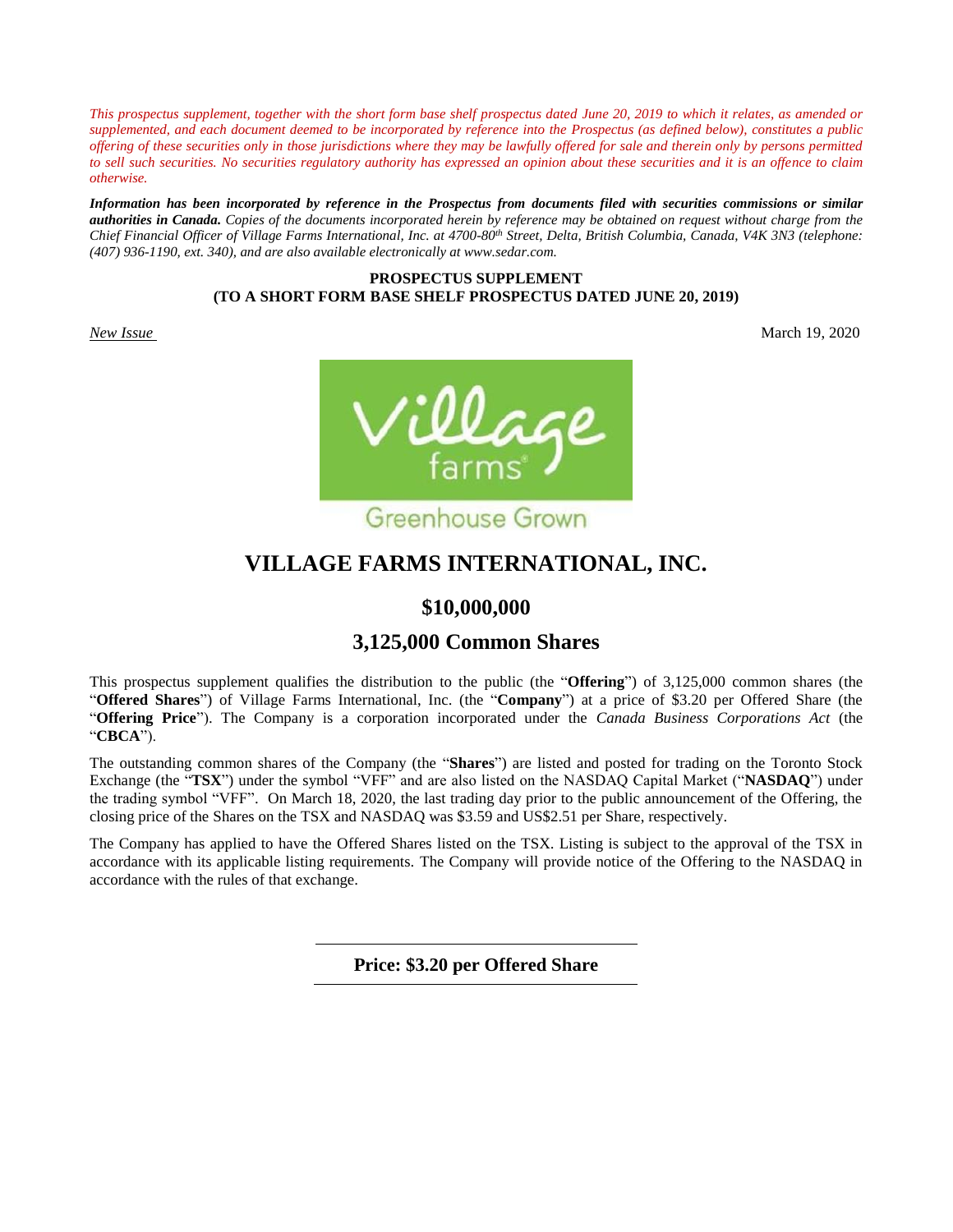|                                 | Price to the<br><b>Public</b> | Underwriter's<br>$\mathbf{F}$ ee $^{(1)}$ | <b>Net Proceeds to</b><br>the Company <sup>(2)</sup> |
|---------------------------------|-------------------------------|-------------------------------------------|------------------------------------------------------|
| Per Offered Share               | \$3.20                        | \$0.192                                   | \$3,008                                              |
| Total Offering <sup>(3)</sup> . | \$10.000.000                  | \$600.000                                 | \$9,400,000                                          |

Notes:

- (1) Upon closing of the Offering, the Company will pay the Underwriter (as defined below) a cash commission equal to 6% of the gross proceeds of the Offering (the "**Underwriter's Fee**") including pursuant to any exercise of the Over-Allotment Option (as defined below). See "Plan of Distribution".
- (2) Before deducting the expenses of the Offering, estimated to be \$250,000, which, together with the Underwriter's Fee, will be paid from the proceeds of the Offering.
- (3) The Company has granted to the Underwriter an option (the "**Over-Allotment Option**") exercisable in whole or in part, at any time and from time to time, for a period of 30 days from the closing of the Offering to purchase up to 468,750 additional Shares (the "**Over-Allotment Shares**") (being equal to 15% of the Offered Shares sold pursuant to the Offering) on the same terms as set forth above. If the Over-Allotment Option is exercised in full, the total "Price to the Public", "Underwriter's Fee" and "Net Proceeds to the Company" will be \$11,500,000, \$690,000 and \$10,810,000, respectively, before deducting the expenses of the Offering. This prospectus supplement qualifies the grant of the Over-Allotment Option and the issuance of the Over-Allotment Shares on the exercise of the Over-Allotment Option. A purchaser who acquires Shares forming part of the Underwriter's over-allocation position acquires those Shares under this prospectus supplement, regardless of whether the over-allocation position is ultimately filled through the exercise of the Over-Allotment Option or secondary market purchases.

# **NEITHER THE UNITED STATES SECURITIES AND EXCHANGE COMMISSION (THE "SEC") NOR ANY STATE OR CANADIAN SECURITIES REGULATOR HAS APPROVED OR DISAPPROVED OF THE SECURITIES OFFERED HEREBY, PASSED UPON THE ACCURACY OR ADEQUACY OF THIS PROSPECTUS SUPPLEMENT OR DETERMINED IF THIS PROSPECTUS SUPPLEMENT IS TRUTHFUL OR COMPLETE. ANY REPRESENTATION TO THE CONTRARY IS A CRIMINAL OFFENCE.**

**The Offering is being made by a Canadian issuer that is permitted, under a multijurisdictional disclosure system adopted in the United States and Canada, to prepare this prospectus supplement in accordance with Canadian disclosure requirements. Prospective investors should be aware that such requirements are different from those of the United States. The financial statements incorporated herein have been prepared in accordance with International Financial Reporting Standards as issued by the International Accounting Standards Board ("IFRS") and are subject to Canadian auditing and auditor independence standards, and thus may not be comparable to financial statements of United States companies.** 

**Purchasers of the Offered Shares should be aware that the acquisition of such Offered Shares may have tax consequences both in the United States and in Canada. This prospectus supplement may not describe these tax consequences fully. Purchasers of the Offered Shares are urged to consult their own tax advisors.** 

**The enforcement by investors of civil liabilities under United States federal securities laws may be affected adversely by the fact that the Company is incorporated under the CBCA, that a number of the Company's officers and directors and the experts named in this prospectus supplement are residents of Canada, and that certain of the assets of the Company and these persons are located outside of the United States. In addition, the underwriter named in this prospectus supplement is not resident in the United States. See "Enforceability of Civil Liabilities".**

At the time of closing of the Offering, the Offered Shares will qualify for investment as set out under "Eligibility for Investment".

Beacon Securities Limited, as sole bookrunner (the "**Underwriter**"), has agreed to purchase the Offered Shares from the Company at a price of \$3.20 per Offered Share, subject to the terms and conditions of the underwriting agreement described under "Plan of Distribution". The Offering Price was determined by negotiation between the Company and the Underwriter.

The Underwriter, as principal, conditionally offer the Offered Shares, subject to prior sale, if, as and when issued by the Company and accepted by the Underwriter in accordance with the conditions contained in the underwriting agreement described under "Plan of Distribution" and subject to the approval of certain legal matters on behalf of the Company by Torys LLP and on behalf of the Underwriter by Fasken Martineau DuMoulin LLP.

The Company has been advised by the Underwriter that, in connection with the Offering, the Underwriter may effect transactions that stabilize or maintain the market price of the Shares at levels other than those which otherwise might prevail on the open market. Such transactions, if commenced, may be discontinued at any time. See "Plan of Distribution". **The Underwriter may offer the Offered Shares to the public at a price lower than the Offering Price. Notwithstanding any such reduction by the Underwriter in the Offering Price, the Company will still receive net proceeds of \$3.008 per Offered Share purchased by the Underwriter under the Offering. See "Plan of Distribution".**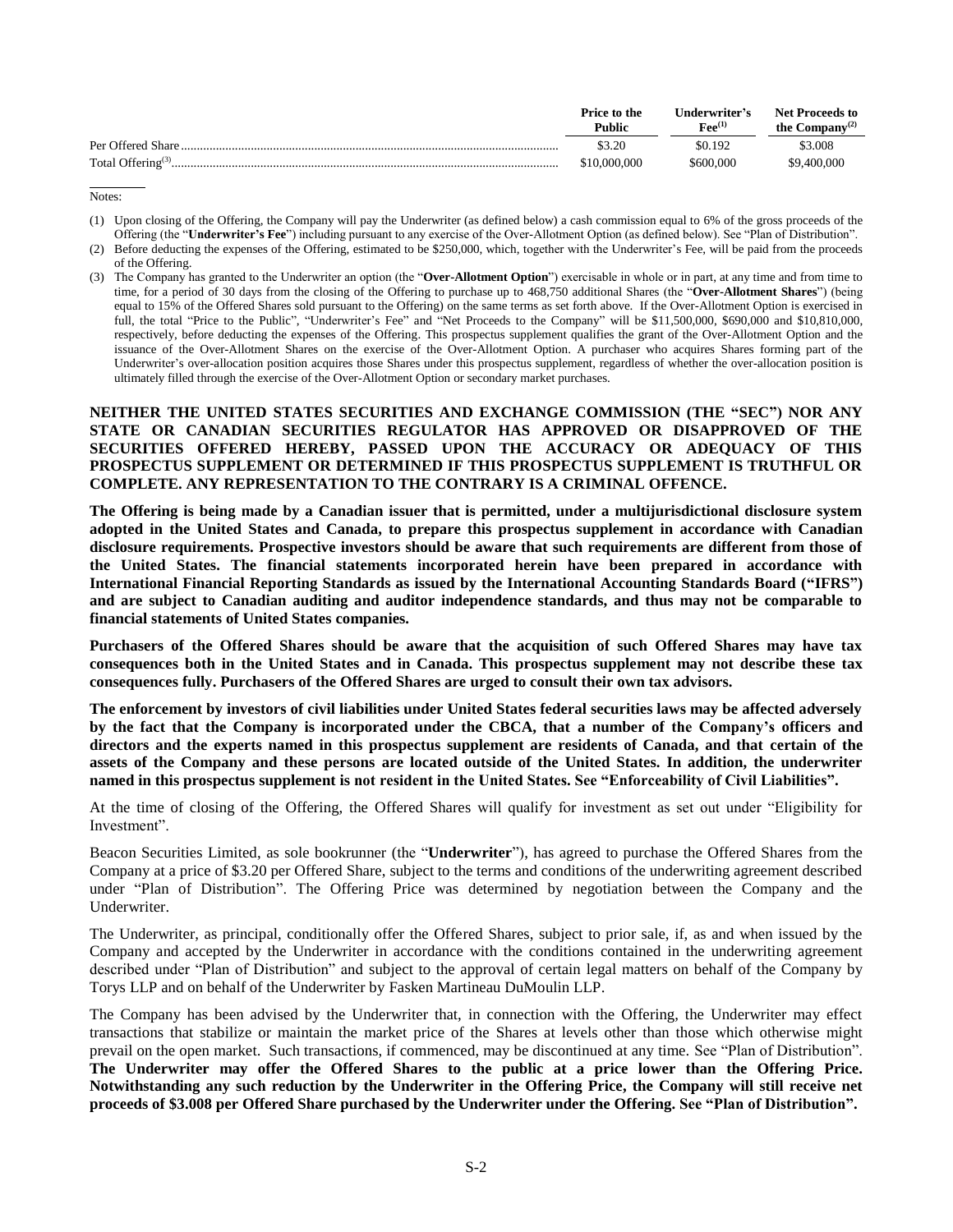Subscriptions will be received subject to rejection or allocation in whole or in part and the Underwriter reserves the right to close the subscription books at any time without notice. Closing of the Offering is expected to occur on or about March 24, 2020 or such other date as the Company and the Underwriter may agree, but in any event not later than 42 days after the date of this prospectus supplement (the "**Closing Date**"). Registrations and transfers of the Offered Shares will be effected electronically through the non-certificated inventory ("**NCI**") system administered by CDS Clearing and Depository Services Inc. ("**CDS**"). Beneficial owners of Offered Shares will not, except in certain limited circumstances, be entitled to receive physical certificates evidencing their ownership of Offered Shares. See "Plan of Distribution".

The following table sets out the number of Over-Allotment Shares that may be issued pursuant to the Over-Allotment Option:

| <b>Underwriter's Position</b> | <b>Maximum Size or Number of</b><br><b>Securities Available</b> | <b>Exercise Period</b>      | <b>Exercise Price</b>     |
|-------------------------------|-----------------------------------------------------------------|-----------------------------|---------------------------|
|                               | 468,750 Over-Allotment                                          | 30 days from closing of the | \$3.20 per Over-Allotment |
|                               | <b>Shares</b>                                                   | Offering                    | Share                     |

An investment in the Offered Shares is subject to a number of risks that should be carefully considered by prospective investors. Prospective investors should carefully review this prospectus supplement, the short form base shelf prospectus dated June 20, 2019 to which it relates (the "**Short Form Prospectus**", as supplemented by this prospectus supplement, the "**Prospectus**"), and specifically the documents incorporated by reference in the Prospectus, and the risk factors set out herein, in the Short Form Prospectus and in each such document incorporated by reference in the Prospectus before purchasing Offered Shares. It is important for investors to consider the particular risk factors that may affect the industries in which the Company operates. The risk factors identified under the heading "Risk Factors" in this prospectus supplement and in the Annual Information Form (as defined below) should be carefully reviewed and evaluated by prospective investors before making an investment decision. An investment in the Offered Shares is suitable for only those investors who are willing to risk a loss of their entire investment. See "Risk Factors".

The principal, registered and head office of the Company is located at 4700-80<sup>th</sup> Street, Delta, British Columbia, Canada, V4K 3N3.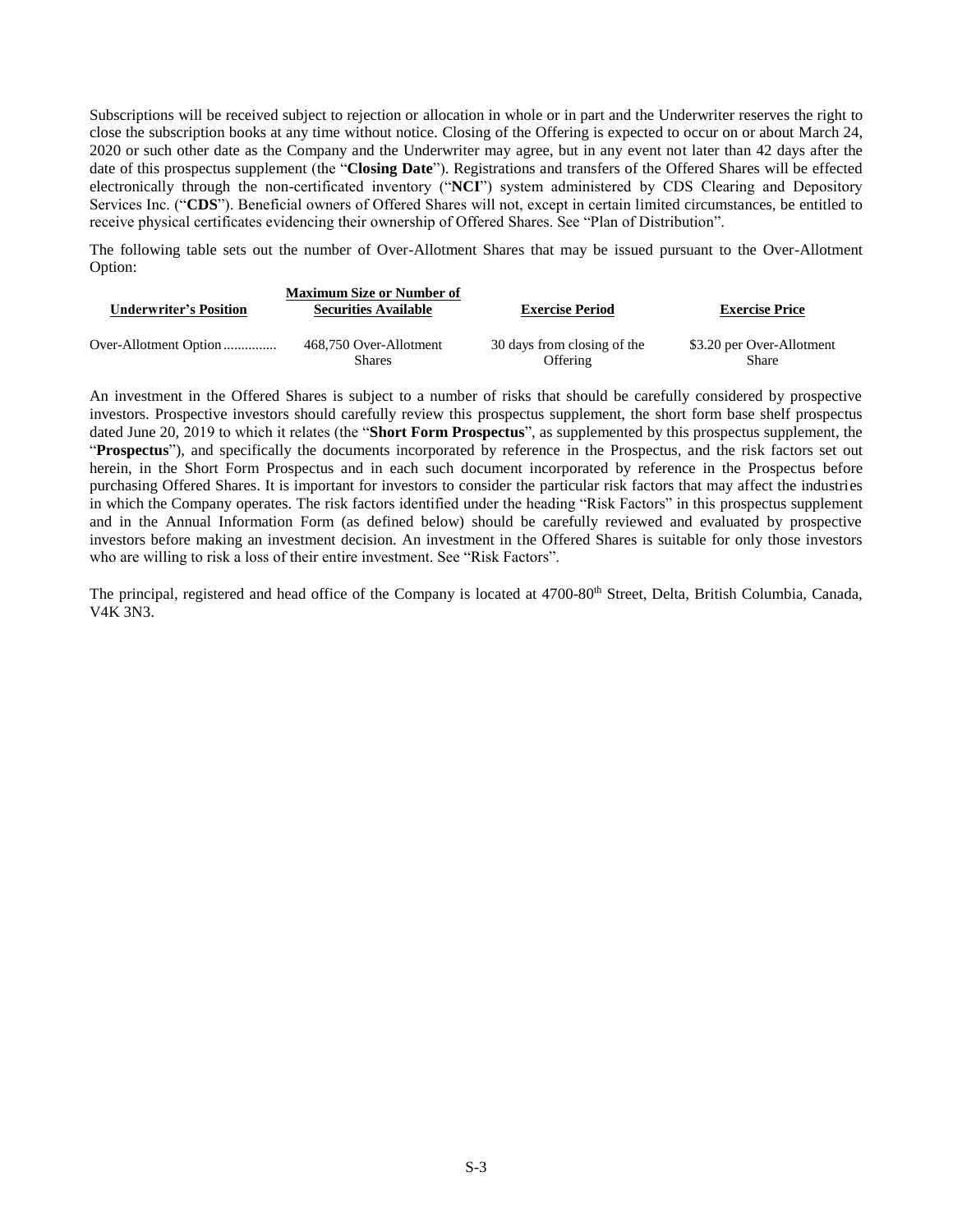# **TABLE OF CONTENTS**

# Page  $(S-)$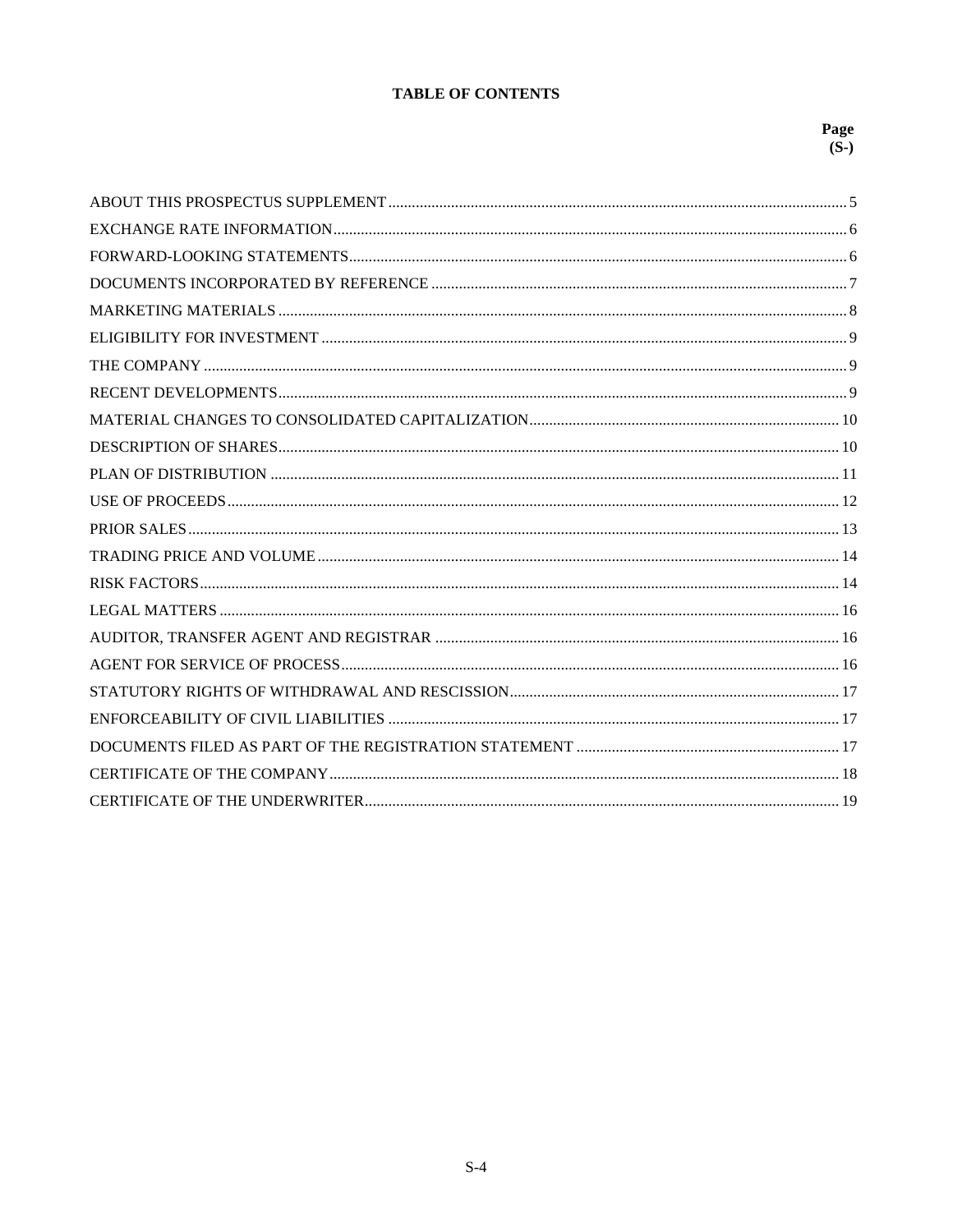#### **ABOUT THIS PROSPECTUS SUPPLEMENT**

#### <span id="page-4-1"></span><span id="page-4-0"></span>**General Advisory**

A prospective purchaser of Offered Shares should read this entire prospectus supplement and the Short Form Prospectus, including the documents incorporated herein and therein by reference, and consult its own professional advisors to assess the income tax, legal, risk and other aspects of its investment in the Offered Shares. A prospective purchaser of Offered Shares should rely only on the information contained in this prospectus supplement and the Short Form Prospectus (including the documents incorporated by reference in the Prospectus). The Company and the Underwriter have not authorized anyone to provide prospective purchasers of Offered Shares with additional or different information. The information contained in this prospectus supplement and the Short Form Prospectus is accurate only as of the date of this prospectus supplement and the Short Form Prospectus, respectively, regardless of the time of delivery of this prospectus supplement or the Short Form Prospectus or any sale of the Offered Shares. The Company's business, financial condition, results of operations and prospects may have changed since those dates. Neither the Company nor the Underwriter is making an offer to sell these securities in any jurisdictions where the offer or sale is not permitted. For prospective purchasers of Offered Shares outside Canada or the United States, neither the Company nor the Underwriter has done anything that would permit the Offering or possession or distribution of this prospectus supplement in any jurisdiction where action for that purpose is required, other than in Canada (except Québec) or the United States. Prospective purchasers of Offered Shares are required to inform themselves about and to observe any restrictions relating to the Offering and the distribution of the Offered Shares under this prospectus supplement.

#### **Interpretation**

Unless otherwise noted or the context otherwise requires, the term "cannabis" has the meaning given thereto under the *Cannabis Act* (Canada).

Where the context requires, all references in this prospectus supplement to the "**Offering**" include the Over-Allotment Option and all references in this prospectus supplement to "Offered Shares" include the Over-Allotment Shares that may be issued pursuant to the Over-Allotment Option.

# **Market and Industry Data**

Unless otherwise indicated, information contained in this prospectus supplement, the Short Form Prospectus or in documents incorporated by reference in the Prospectus concerning the Company's industry and the markets in which it operates or seeks to operate is based on information from third party sources, industry reports and publications, websites and other publicly available information, and management studies and estimates. Unless otherwise indicated, the Company's estimates are derived from publicly available information released by third party sources as well as data from the Company's own internal research, and include assumptions which the Company believes to be reasonable based on management's knowledge of the Company's industry and markets. The Company's internal research and assumptions have not been verified by any independent source, and the Company has not independently verified any third party information. While the Company believes that such third party information to be generally reliable, such information and estimates are inherently imprecise. In addition, projections, assumptions and estimates of the Company's future performance or the future performance of the industry and markets in which the Company operates are necessarily subject to a high degree of uncertainty and risk due to a variety of factors, including those described in this prospectus supplement and in the Annual Information Form under "Risk Factors".

#### **Presentation of Financial Information**

The financial statements of the Company incorporated by reference in this prospectus supplement are presented in United States dollars and have been prepared in accordance with IFRS. Certain calculations included in tables and other figures in this prospectus supplement have been rounded for clarity of presentation.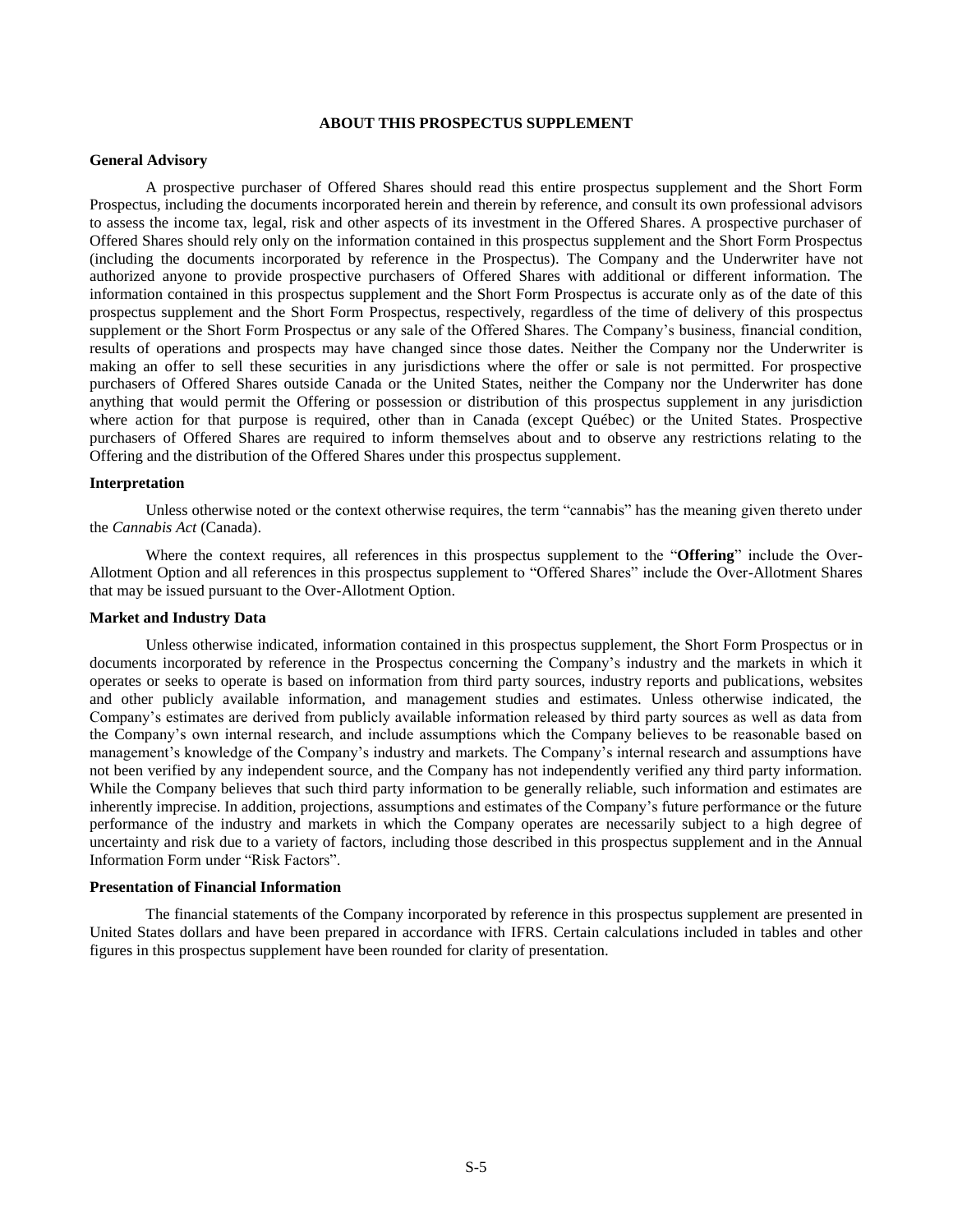## **EXCHANGE RATE INFORMATION**

All references to "\$", "C\$" or "Canadian dollars" included or incorporated by reference into this prospectus supplement refer to Canadian dollar values. All references to "US\$" or "United States dollars" are used to indicate United States dollar values.

The following table sets forth, for each of the periods indicated, the high, low, average and period end spot rates of exchange for one United States dollar, expressed in Canadian dollars, published by the Bank of Canada.

| Year ended December 31, |               |               | Nine months ended September 30, |               |  |
|-------------------------|---------------|---------------|---------------------------------|---------------|--|
| 2019<br>(C\$)           | 2018<br>(C\$) | 2017<br>(C\$) | 2019<br>(C\$)                   | 2018<br>(C\$) |  |
| 1.3600                  | 1.3642        | 1.3743        | 1.3600                          | 1.3310        |  |
| 1.2988                  | 1.2288        | 1.2128        | 1.3038                          | 1.2288        |  |
| 1.3269                  | 1.2957        | 1.2986        | 1.3292                          | 1.2876        |  |
| 1.2988                  | 1.3642        | 1.2546        | 1.3243                          | 1.2945        |  |

On March 18, 2020, the rate of exchange posted by the Bank of Canada for conversion of United States dollars into Canadian dollars was US\$1.00 = C\$1.4496. The Company makes no representation that Canadian dollars could be converted into United States dollars at that rate or any other rate.

#### **FORWARD-LOOKING STATEMENTS**

<span id="page-5-0"></span>Certain statements contained in this prospectus supplement and the documents incorporated by reference herein constitute forward-looking information within the meaning of applicable securities laws ("**forward-looking statements**"). Forward-looking statements may relate to the Offering, the use of proceeds of the Offering, the Company's future outlook or financial position and anticipated events or results and may include statements regarding the financial position, business strategy, budgets, expansion plans, litigation, projected production, projected costs, capital expenditures, financial results, taxes, plans and objectives of or involving the Company. Particularly, statements regarding future results, performance, achievements, prospects or opportunities for the Company, the greenhouse vegetable industry or the cannabis industry are forward-looking statements. In some cases, forward-looking statements can be identified by such terms as "outlook", "may", "might", "will", "could", "should", "would", "occur", "expect", "plan", "anticipate", "believe", "intend", "estimate", "predict", "potential", "continue", "likely", "schedule", "objectives", or the negative or grammatical variation thereof or other similar expressions concerning matters that are not historical facts. Some of the specific forward-looking statements in this prospectus supplement and in the documents incorporated by reference herein include, but are not limited to, statements with respect to: product pricing; maintaining profitability; risks inherent in the agricultural business; natural catastrophes; retail consolidation; covenant risk; dependence upon credit facilities; competition; transportation disruptions; labour; governmental regulations; product liability; key executives; uninsured and underinsured losses; vulnerability to rising energy costs; risks of regulatory change; environmental, health and safety risk, foreign exchange exposure, risks associated with cross-border trade; technological advances; accounting estimates; growth; tax risks; risks related to the global coronavirus pandemic; risks related to the Pure Sunfarms Corp. joint venture for the production of cannabis (the "**Joint Venture**"), including the Joint Venture's ability to obtain licenses for its Delta 2 greenhouse facility as well as additional licenses under the *Cannabis Act* (Canada) for its Delta 3 greenhouse facility, risks relating to conversion of the Company's greenhouses to cannabis production, the ability to cultivate and distribute cannabis in Canada; risks related to the start-up operations of growing hemp in the United States, including regulatory and statutory rules and regulations at federal (Food and Drug Administration and the United States Department of Agriculture), state and municipal levels, general and hemp specific farming risks, as well as general business risks involved with commencement of new business operations.

The Company has based these forward-looking statements on factors and assumptions about future events and financial trends that it believes may affect its financial condition, results of operations, business strategy and financial needs, including that the Canadian and United States economies will remain stable over the next 12 months, that inflation will remain relatively low, that interest rates will remain stable, that tax laws remain unchanged, that market conditions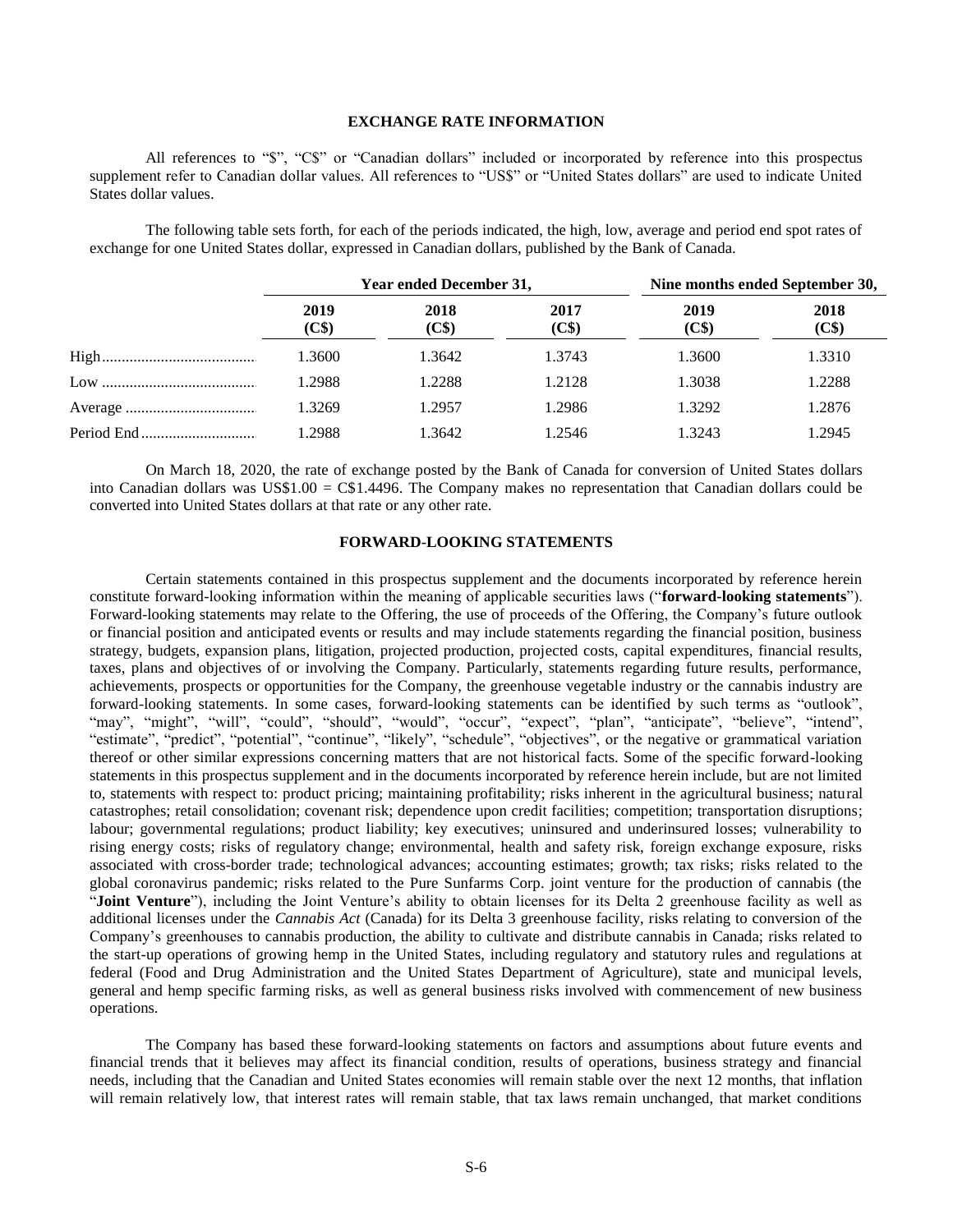within the greenhouse produce and Canadian cannabis industries generally will be consistent with the current climate, that the United States hemp business will not be adversely impacted by the evolving United States federal and state regulatory and statutory regime, and that the United States and Canadian capital markets will provide the Company with access to equity and/or debt at reasonable prices or rates when required.

Although the forward-looking statements contained in this prospectus supplement and in the documents incorporated by reference in the Prospectus are based upon assumptions that management believes are reasonable based on information currently available to management, there can be no assurance that actual results will be consistent with these forward-looking statements. Forward-looking statements necessarily involve known and unknown risks and uncertainties, many of which are beyond the Company's control, that may cause the Company's or the industry's actual results, performance, achievements, prospects and opportunities in future periods to differ materially from those expressed or implied by such forward-looking statements. These risks and uncertainties include, among other things, the factors contained in the Company's filings with securities regulators, including the Company's Annual Information Form (as defined below) and management's discussion and analysis that are incorporated by reference in the Prospectus.

When relying on forward-looking statements to make decisions, the Company cautions readers not to place undue reliance on these statements, as forward-looking statements involve significant risks and uncertainties and should not be read as guarantees of future results, performance, achievements, prospects and opportunities. The forward-looking statements made in this prospectus supplement and in the documents incorporated by reference in the Prospectus relate only to events or information as of the date on which the statements are made in this prospectus supplement or the respective date of the applicable document incorporated by reference in the Prospectus. Except as required by law, the Company undertakes no obligation to update or revise publicly any forward-looking statements, whether as a result of new information, future events or otherwise, after the date on which the statements are made or to reflect the occurrence of unanticipated events.

# **DOCUMENTS INCORPORATED BY REFERENCE**

<span id="page-6-0"></span>This prospectus supplement is deemed to be incorporated by reference into the Short Form Prospectus solely for the purpose of the distribution of the Offered Shares. The Company's filings through the System for Electronic Document Analysis and Retrieval (SEDAR) are not incorporated by reference in the Prospectus except as specifically listed below.

As of the date hereof, the following documents filed with the securities commission or similar authority in each of the provinces of Canada are specifically incorporated by reference into, and form an integral part of, the Short Form Prospectus as supplemented by this prospectus supplement:

- <span id="page-6-1"></span>(a) the Company's annual information form for the year ended December 31, 2018 dated March 20, 2019 (the "**Annual Information Form**");
- (b) the Company's management information circular dated May 21, 2019 in connection with the annual meeting of shareholders held on June 25, 2019;
- (c) the audited consolidated financial statements of the Company for the financial years ended December 31, 2018 and December 31, 2017, and the notes thereto together with the report of the independent auditors thereon (the "**Annual Financial Statements**");
- (d) management's discussion and analysis of the Company dated March 13, 2019 in respect of the Annual Financial Statements (the "**Annual MD&A**");
- (e) the unaudited condensed consolidated interim financial statements of the Company for the three and nine months ended September 30, 2019 and September 30, 2018, and the notes thereto (the "**Q3 Financial Statements**");
- (f) management's discussion and analysis of the Company dated November 14, 2019 in respect of the Q3 Financial Statements;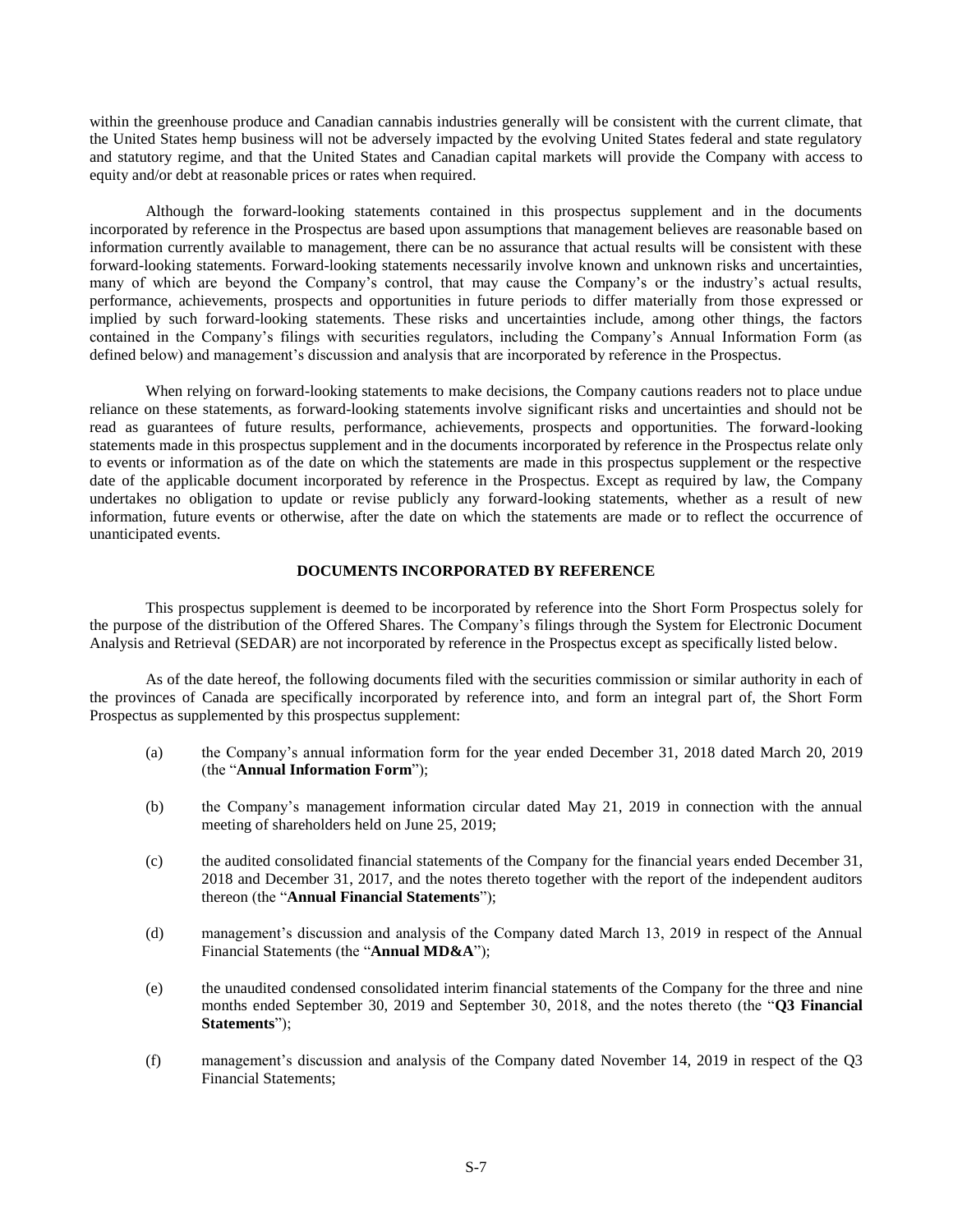- <span id="page-7-1"></span>(g) the Company's material change report dated April 3, 2019 in respect of the exercise by the Joint Venture of its option to lease the Company's existing 1.1 million square foot Delta 2 greenhouse facility;
- (h) the Company's material change report dated April 4, 2019 in respect of the distribution to the public of 1,000,000 Shares at a price of \$20.00 per Share pursuant to the (final) short form prospectus of the Company dated April 12, 2019;
- (i) the Company's material change report dated October 10, 2019 in respect of the Company's October 2019 equity offering;
- (j) the Company's material change report dated March 12, 2020 in respect of the Company's settlement agreement with Emerald Health Therapeutics, Inc. ("**Emerald**");
- (k) the Company's material change report dated March 19, 2020 in respect of the Offering; and
- (l) the template version of the term sheet for the Offering dated March 19, 2020 (the "**Marketing Materials**").

<span id="page-7-2"></span>**Any statement contained in the Short Form Prospectus, in this prospectus supplement or in a document incorporated or deemed to be incorporated by reference in the Prospectus for the purposes of the distribution of the Offered Shares will be deemed to be modified or superseded, for the purposes of this prospectus supplement, to the extent that a statement contained in the Prospectus or in any other subsequently filed document which also is or is deemed to be incorporated by reference in the Prospectus modifies or supersedes that prior statement. The modifying or superseding statement need not state that it has modified or superseded a prior statement or include any other information set out in the document or statement that it modifies or supersedes. Any statement so modified or superseded will not be deemed, except as so modified or superseded, to constitute a part of this prospectus supplement. The making of a modifying or superseding statement will not be deemed an admission for any purposes that the modified or superseded statement, when made, constituted a misrepresentation, an untrue statement of a material fact or an omission to state a material fact that is required to be stated or that is necessary to make a statement not misleading in light of the circumstances in which it was made.**

Any documents of the types referred to in the preceding paragraphs [\(a\)](#page-6-1) through [\(l\)](#page-7-2) (other than confidential material change reports, if any), together with any "template version" of "marketing materials" (each as defined in National Instrument 41-101 – *General Prospectus Requirements*), as well as all business acquisition reports, filed by the Company with the securities regulatory authorities in any of the provinces of Canada (except Québec) after the date of this prospectus supplement and prior to the termination of the Offering shall be deemed to be incorporated by reference into the Prospectus.

The Company has filed a United States registration statement on Form F-10 of which this prospectus supplement forms a part (such registration statement, as amended, the "**Registration Statement**") with the SEC relating to the Offered Shares. This prospectus supplement does not contain all of the information set forth in the Registration Statement, certain items of which are contained in the exhibits to the Registration Statement as permitted or required by the rules and regulations of the SEC. Items of information omitted from this prospectus supplement but contained in the Registration Statement will be available on EDGAR at [www.sec.gov.](http://www.sec.gov/) In addition, all documents filed by the Company with the SEC on or after the date of this prospectus supplement shall be deemed to be incorporated by reference into the Registration Statement if and to the extent expressly provided in such document.

# **MARKETING MATERIALS**

<span id="page-7-0"></span>The Marketing Materials are not part of this prospectus supplement or the Short Form Prospectus to the extent that the contents of the Marketing Materials have been modified or superseded by a statement contained in this prospectus supplement or any amendment. Any "template version" of "marketing materials" (each as defined in National Instrument 41-101 − *General Prospectus Requirements*) filed with the securities commission or similar authority in each of the provinces of Canada (except Québec) in connection with this Offering after the date hereof but prior to the termination of the distribution of the Offered Shares under this prospectus supplement (including any amendments to, or an amended version of, any marketing materials) is deemed to be incorporated by reference in the Prospectus.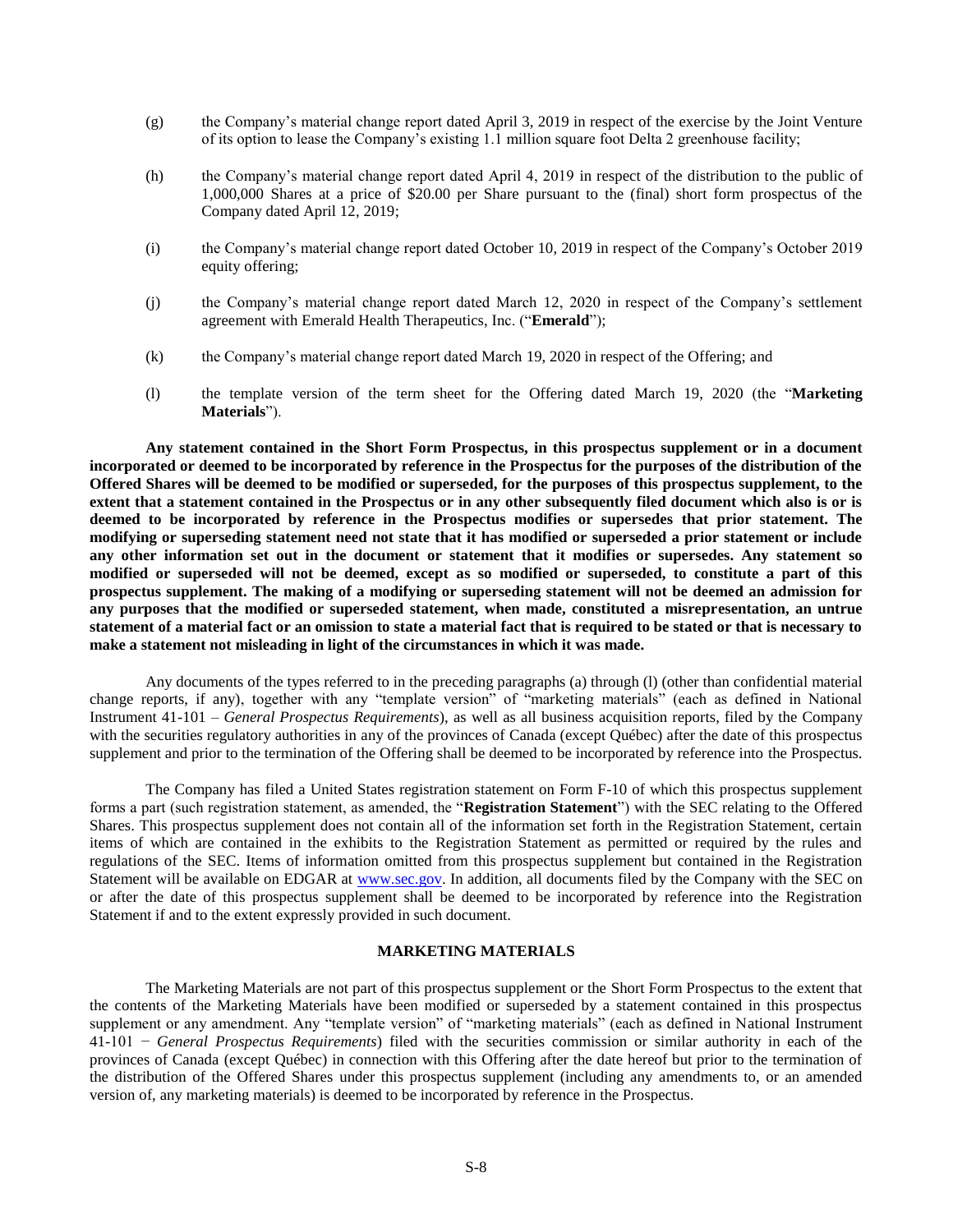### **ELIGIBILITY FOR INVESTMENT**

In the opinion of Torys LLP, counsel to the Company, and Fasken Martineau DuMoulin LLP, counsel to the Underwriter, based on the current provisions of the *Income Tax Act* (Canada) and the regulations thereunder (together, the "**Tax Act**"), the Offered Shares, if issued on the date hereof, would be, on such date, "qualified investments" under the Tax Act for trusts governed by registered retirement savings plans ("**RRSPs**"), registered retirement income funds ("**RRIFs**"), registered education savings plans ("**RESPs**"), deferred profit sharing plans, registered disability savings plans ("**RDSPs**") and tax-free savings accounts ("**TFSAs**"), provided that the Offered Shares are listed on a "designated stock exchange" (as defined in the Tax Act), which currently includes the TSX and NASDAQ.

Notwithstanding that the Offered Shares may be qualified investments for a trust governed by a TFSA, RDSP, RRSP, RRIF or RESP (each a "**Plan**"), a holder of a TFSA or RDSP, an annuitant under an RRSP or RRIF or a subscriber of an RESP (each a "**Plan Holder**") will be subject to a penalty tax if the Offered Shares are a "prohibited investment" (as defined in subsection 207.01(1) of the Tax Act) for a Plan. The Offered Shares will generally not be a prohibited investment for a trust governed by a Plan provided that the Plan Holder deals at arm's length with the Company for purposes of the Tax Act and does not have a "significant interest" (within the meaning of subsection 207.01(4) of the Tax Act) in the Company. In addition, the Offered Shares will not be a "prohibited investment" for a Plan if the Offered Shares are "excluded property" (as defined in subsection 207.01(1) of the Tax Act) for such Plan. Prospective purchasers who intend to hold the Offered Shares in a Plan should consult their own tax advisors regarding the application of the foregoing prohibited investment rules in their particular circumstances.

#### **THE COMPANY**

<span id="page-8-0"></span>The Company is a corporation incorporated under the CBCA. The head and registered office of the Company and each of its Canadian subsidiaries is located at 4700-80<sup>th</sup> Street, Delta, British Columbia, Canada, V4K 3N3. The Company is one of the largest and longest-operating vertically integrated greenhouse growers in North America. The Company's vegetables are grown hydroponically (without the use of soil) in a glass enclosed, high technology environment using sophisticated computer systems to control irrigation, fertilizers, carbon dioxide, light, temperature, ventilation, humidity and other climatic factors. The Company's tomatoes are produced by plants that have been selected for their taste, quality and other characteristics and are not genetically modified.

The Company owns and currently operates a total of six greenhouse facilities in British Columbia and Texas.

In June 2017, the Company entered into the Joint Venture with Emerald with the objective of seeking to achieve large-scale, low-cost, high quality cannabis production. The Joint Venture was formed by way of a corporation named "Pure Sunfarms Corp.", which has the purpose of carrying on the business of the Joint Venture. As of the date hereof, the Joint Venture is 57.4% owned by the Company and 42.6% owned by Emerald.

In February 2019, the Company entered into a joint venture with Nature Crisp LLC to pursue the outdoor cultivation of high percentage CBD hemp and CBD extraction in multiple states throughout the United States. This joint venture was formed by way of a corporation named "Village Fields Hemp USA, LLC", which is 65% owned by the Company and 35% owned by Nature Crisp LLC.

Further information regarding the Company and its business is set out in the Annual Information Form, which is incorporated herein by reference.

# **RECENT DEVELOPMENTS**

<span id="page-8-1"></span>There have been no material developments in the business of the Company since September 30, 2019, the date of the Q3 Financial Statements, which have not been disclosed in the Prospectus or the documents incorporated by reference therein.

On November 27, 2019, the Company announced that the Joint Venture entered into a supply agreement with the Alberta Gaming, Liquor & Cannabis Commission (the "**AGLC**") to supply recreational adult-use cannabis products to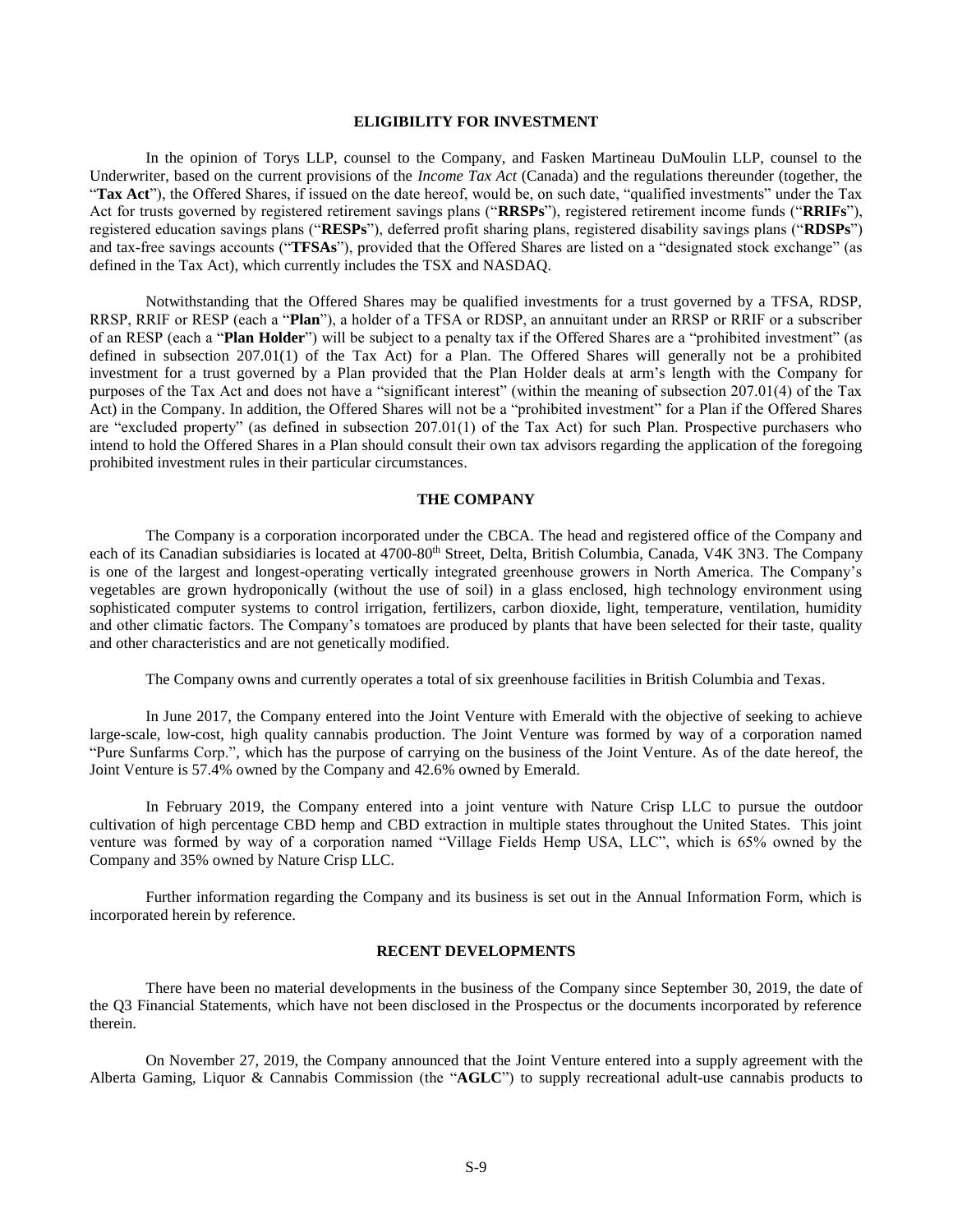Alberta's licensed private retailers. On February 26, 2020, the Company announced that the Joint Venture began shipping branded dried cannabis products to the AGLC.

As previously disclosed on July 11, 2019, the Company no longer meets the definition of a "foreign private issuer" under the *United States Securities Exchange Act of 1934*, as amended. As a result of becoming a United States domestic issuer, the Company became subject to SEC reporting requirements applicable to a United States domestic company effective January 1, 2020. These United States reporting obligations require the Company's financial statements and financial data to be presented under United States generally accepted accounting principles ("**U.S. GAAP**") beginning with its first annual report on Form 10-K. While the full extent of the changes resulting from the transition to U.S. GAAP reporting has not yet been finalized, the Company has determined that it will report its biological asset under U.S. GAAP using historical cost, rather than using fair market value as required under IFRS. The Company intends to file its first annual report on Form 10-K with the SEC in the near future using U.S. GAAP for its year ended December 31, 2019 results.

In order for the Company to issue its year-end 2019 financial statements using U.S. GAAP, the Company must first restate all of its fiscal 2018 and 2019 IFRS quarterly financial statements using U.S. GAAP. Solely as a result of this accounting framework change, the Company's 2018 and 2019 quarterly net income figures presented under U.S. GAAP are expected to differ from the comparable quarterly net income figures that have been presented under IFRS. One of the reasons for the expected changes in the net income figures relates to how the Company will recognize the financial results of the Joint Venture in the Company's U.S. GAAP financial statements and how the biological assets of the Company and its joint ventures are reported. Under IFRS, biological assets are reported at fair value and changes in the fair value of biological assets are recorded each quarter in income. Under U.S. GAAP, however, biological assets will be reported at their historical cost so their value will not change quarter to quarter like it did under IFRS' fair market value accounting rule. Although this differing accounting treatment of biological assets is one of the material differences between IFRS and U.S. GAAP accounting, it is simply an accounting matter which has no impact whatsoever on the Company's or the Joint Venture's underlying businesses and operations.

# **MATERIAL CHANGES TO CONSOLIDATED CAPITALIZATION**

<span id="page-9-0"></span>There have been no material changes in the consolidated capitalization of the Company since September 30, 2019, the date of the Q3 Financial Statements, which have not been disclosed in the Prospectus or in the documents incorporated by reference therein.

#### **DESCRIPTION OF SHARES**

<span id="page-9-1"></span>The Company is authorized to issue an unlimited number of Shares, an unlimited number of preferred shares ("**Preferred Shares**') and an unlimited number of special voting shares ("**Special Shares**"), of which 52,656,669 Shares, no Preferred Shares and no Special Shares were issued and outstanding as of the close of business on March 18, 2020.

Each Share entitles the holder thereof to receive notice of and to attend all meetings of shareholders of the Company and to one vote per Share at such meetings (other than meetings at which only the holders of another class of shares are entitled to vote separately as a class). The Shares entitle the holders thereof to receive, in any year, dividends on the Shares as and when declared by the board of directors of the Company, provided that payment of such dividends is not prohibited under law and after payment of any applicable amounts to which holders of any Preferred Shares may be entitled. In the event of the liquidation, dissolution or winding-up of the Company, whether voluntary or involuntary, after payment of or other proper provision for all of the liabilities of the Company and the payment of any amounts payable to holders of the Preferred Shares, the holders of the Shares will be entitled to share pro rata in all remaining property or assets of the Company.

The ability of a beneficial owner of Shares to pledge such Shares or otherwise take action with respect to such shareholder's interest in such Shares (other than through a CDS participant) may be limited due to the lack of a physical share certificate. The Company has the option to terminate the registration of the Shares through the book-entry system in which case definitive certificates for the Shares in fully registered form would be issued to beneficial owners of such Shares or their nominees.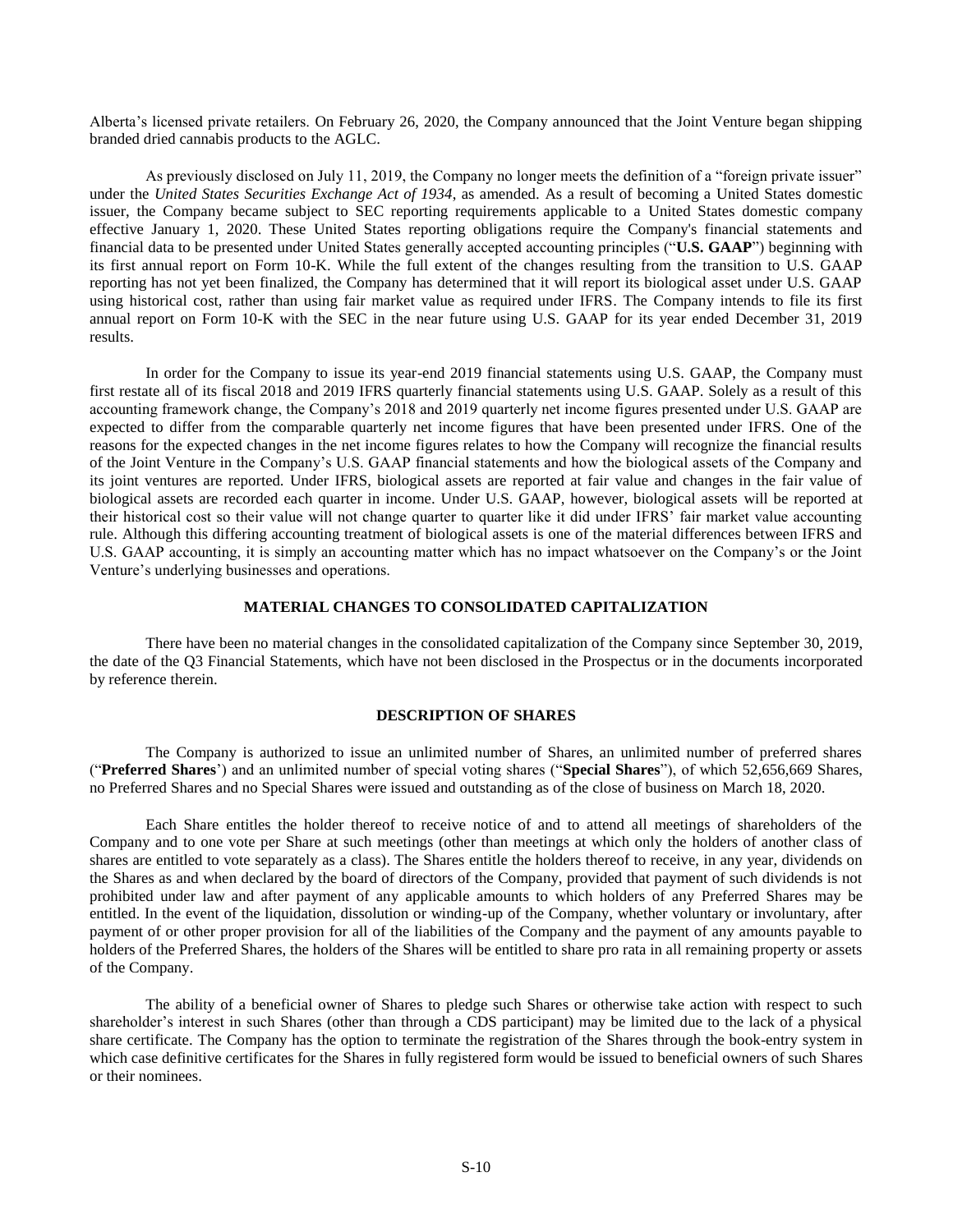The Company has no current plans to pay dividends as it is growth focused. The amount of any dividends payable by the Company will be at the discretion of the board of directors of the Company and may vary depending on, among other things, the Company's earnings, financial requirements for the Company's operations, growth opportunities, debt covenants, the satisfaction of the solvency tests imposed by the CBCA for declaration and payment of dividends and the conditions existing from time to time.

Further information relating to the Shares and the share capital of the Company is set out in the Annual Information Form, which is incorporated by reference herein.

## **PLAN OF DISTRIBUTION**

<span id="page-10-0"></span>Pursuant to an underwriting agreement dated March 19, 2020 between the Company and the Underwriter (the "**Underwriting Agreement**"), the Company has agreed to sell and the Underwriter has agreed to purchase on the Closing Date, an aggregate of 3,125,000 Offered Shares at a purchase price of \$3.20 per Offered Share, payable in cash to the Company by the Underwriter against delivery of the Offered Shares for aggregate gross proceeds of \$10,000,000. The Underwriter will receive an aggregate fee of \$600,000 (or 6% of the gross proceeds of the Offering), excluding any fees payable pursuant to the Over-Allotment Option. The Offering Price of the Offered Shares was determined by negotiation between the Company and the Underwriter.

In addition, the Company has granted to the Underwriter the Over-Allotment Option exercisable in whole or in part for a period of 30 days from the closing of the Offering to purchase up to 468,750 Over-Allotment Shares on the same terms as set out above. The Underwriting Agreement provides that the Company will pay the Underwriter a fee of \$0.192 per Over-Allotment Share with respect to Over-Allotment Shares issued under the Over-Allotment Option. This Prospectus qualifies the grant of the Over-Allotment Option and the issuance of Over-Allotment Shares on the exercise of the Over-Allotment Option. A purchaser who acquires Shares forming part of the Underwriter's over-allocation position acquires those Shares under this prospectus supplement, regardless of whether the over-allocation position is ultimately filled through the exercise of the Over-Allotment Option or secondary market purchases. In the event that the Over-Allotment Option is exercised in full, the aggregate Underwriter's Fee shall be \$690,000.

The Underwriter proposes to offer the Offered Shares initially at the Offering Price. After the Underwriter has made a reasonable effort to sell all of the Offered Shares at the Offering Price, the Offering Price may be decreased and may be further changed from time to time to an amount not greater than the Offering Price, and the compensation realized by the Underwriter will be decreased by the amount that the aggregate price paid by purchasers to the Underwriter for the Offered Shares is less than the price paid by the Underwriter to the Company.

The obligations of the Underwriter under the Underwriting Agreement may be terminated at their discretion pursuant to standard "regulatory out", "material change out", "disaster out" and "breach of agreement out" provisions and upon the occurrence of certain other stated events. The Underwriter is, however, obligated to take up and pay for all of the Offered Shares that they have agreed to purchase if any of the Offered Shares are purchased under the Underwriting Agreement.

The Company has applied to have the Offered Shares listed on the TSX. Listing is subject to the approval of the TSX in accordance with its applicable listing requirements. The Company will provide notice of the Offering to the NASDAQ in accordance with the rules of that exchange.

Pursuant to the amended and restated securityholders' agreement dated December 31, 2009, between, among others, the Company and Michael DeGiglio (the "**Securityholders' Agreement**"), Michael DeGiglio has waived his preemptive rights in connection with the Offering. No other person currently holds any pre-emptive rights under the Securityholders' Agreement or any other agreement with the Company.

Under the Underwriting Agreement, the Company has agreed that it will not, without the prior written consent of the Underwriter, such consent not to be unreasonably withheld or delayed, issue or sell (or agree or announce any such agreement to issue or sell), directly or indirectly (except in certain limited circumstances), any equity securities or other securities convertible into or exchangeable for equity securities, for the period up to and including 90 days after the Closing Date. In addition, under the Underwriting Agreement, it is a condition of closing of the Offering that each of the directors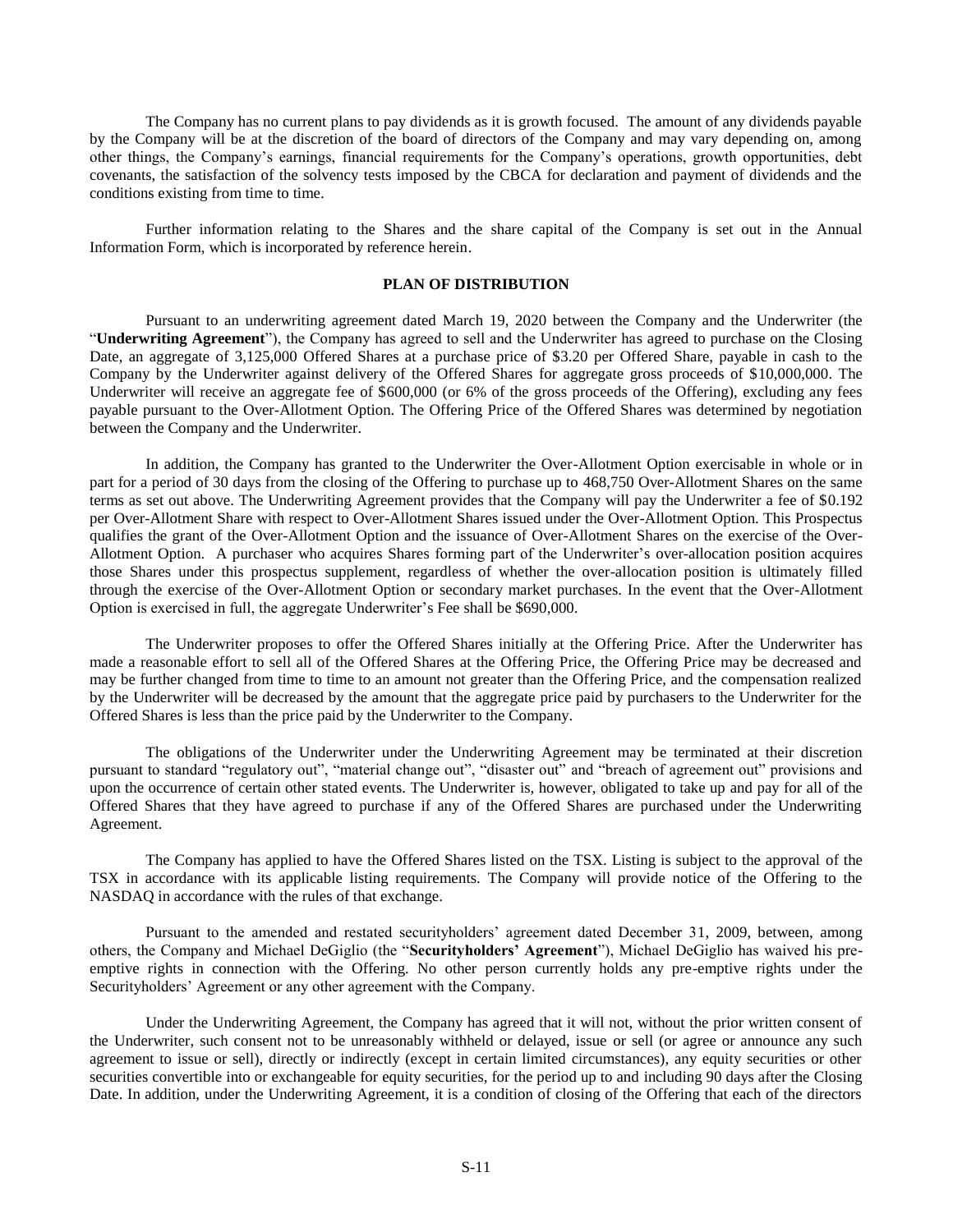<span id="page-11-1"></span>and officers of the Company agree that he or she will not, without the prior written consent of the Underwriter, sell (or agree or announce any such agreement to sell), directly or indirectly (except in certain limited circumstances), any Shares or other securities convertible into or exchangeable for Shares, for the period up to and including 30 days after the Closing Date, other than pursuant to a *bona fide* take-over bid or similar transaction made generally to all shareholders of the Company.

The Offered Shares have not been, and will not be, registered under the *United States Securities Act of 1933* (the "**U.S. Securities Act**") or the securities laws of any state of the United States and, accordingly, may not be offered, sold or delivered, directly or indirectly, in the United States except in accordance with the Underwriting Agreement and pursuant to an exemption from registration under the U.S. Securities Act and applicable United States state securities laws.

In addition, until 40 days after the commencement of the Offering, an offer or sale of the Offered Shares within the United States by any dealer (whether or not participating in the Offering) may violate the registration requirements of the U.S. Securities Act if such offer or sale is made otherwise than in accordance with an exemption from registration under the U.S. Securities Act.

Subscriptions for the Offered Shares will be received subject to rejection or allotment in whole or in part and the right is reserved to close the subscription books at any time without notice. The Offering will be conducted under the NCI system. Offered Shares registered in the name of CDS or its nominee will be deposited electronically with CDS on an NCI basis at closing. A subscriber who purchases Offered Shares will generally only receive a customer confirmation from the registered dealer from or through whom Offered Shares are purchased and who is a CDS participant.

In accordance with rules and policy statements of certain Canadian securities regulators, the Underwriter may not, at any time during the period of distribution, bid for or purchase Shares. The foregoing restriction is, however, subject to exceptions where the bid or purchase is not made for the purpose of creating actual or apparent active trading in, or raising the price of, the Shares. These exceptions include a bid or purchase permitted under the by-laws and rules of applicable regulatory authorities and the TSX, including the Universal Market Integrity Rules for Canadian Marketplaces, relating to market stabilization and passive market making activities and a bid or purchase made for and on behalf of a customer where the order was not solicited during the period of distribution. As a result of these activities, the price of the Shares may be higher than the price that otherwise might exist in the open market. If these activities are commenced, they may be discontinued by the Underwriter at any time.

#### **USE OF PROCEEDS**

<span id="page-11-0"></span>The estimated net proceeds to the Company from the Offering, after deducting the Underwriter's Fee and the expenses of the Offering (estimated to be \$250,000), will be approximately \$9.15 million (or approximately \$10.56 million if the Over-Allotment Option is exercised in full). The Company intends to use the net proceeds of the Offering for working capital and general corporate purposes, which may include contributing additional equity capital in the Joint Venture. The Company has not definitively determined how all of the net proceeds of the Offering will be spent as any decisions in respect thereof will be dependent upon, among other things, market conditions and competitive pressures which may evolve and develop in the future. As such, the potential uses of proceeds described above are based on the Company's best estimates as of the date of this prospectus supplement and are subject to change. See "Risk Factors – Risks Related to the Offering – Use of Proceeds".

The Company had negative cash flow from operating activities for the fiscal year ended December 31, 2018. The Company's cash flow from operations may be affected in the future by expenditures incurred by the Company to continue to develop its cannabis and hemp businesses. The Company, however, does not currently intend to use the net proceeds of this Offering to fund any negative cash flow from operating activities that may occur in future periods. See "Risk Factors – Risks Related to the Offering – Negative Cash Flow from Operations".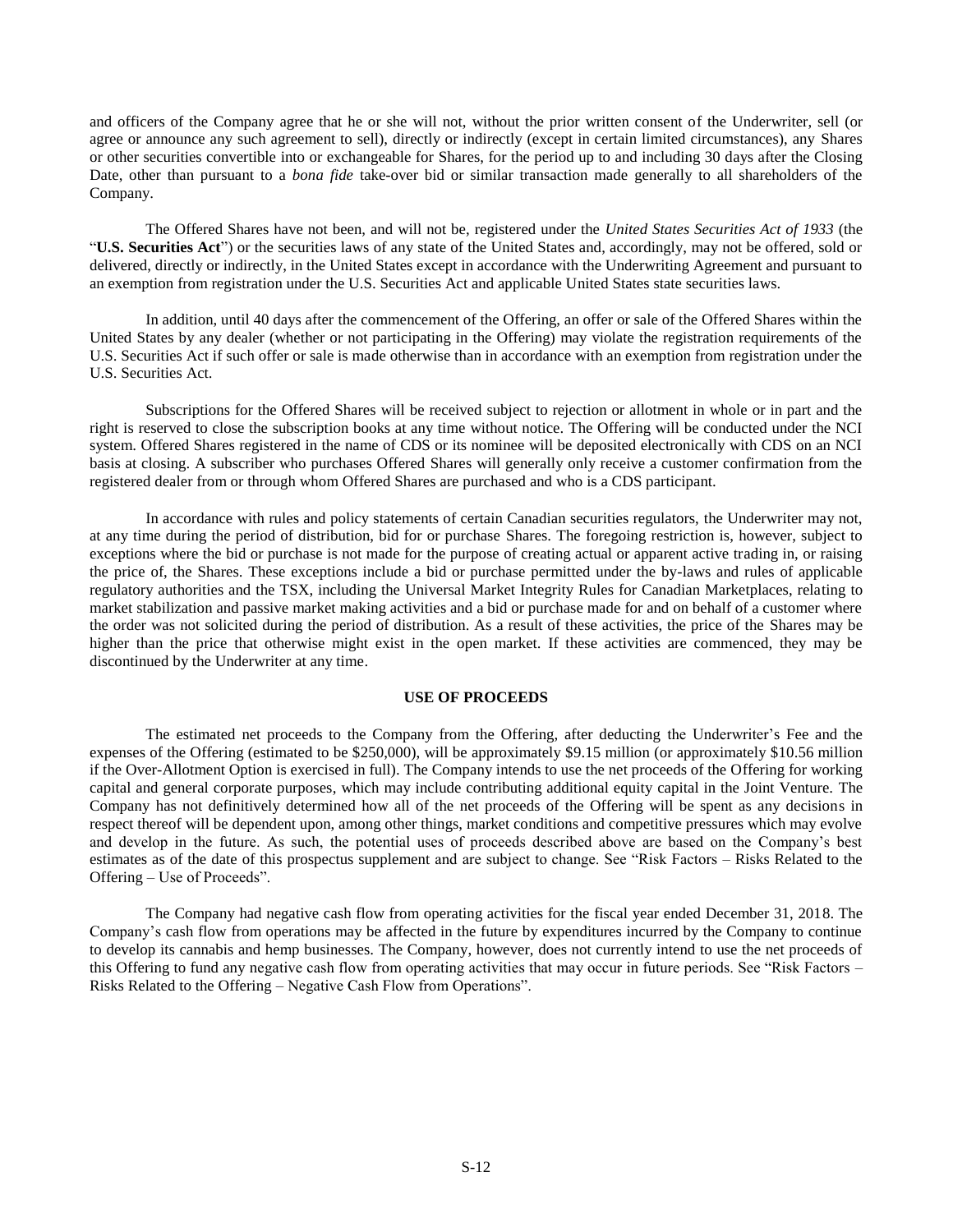# **PRIOR SALES**

The Company has not completed any sales of Shares, or securities convertible or exchangeable into Shares, during the 12-month period preceding the date of this prospectus supplement, except as described below:

| <b>Date Issued</b> | Number of<br><b>Securities Issued</b> | <b>Issue/Exercise Price</b><br><b>Per Share</b> | <b>Nature of Issuance</b>                |
|--------------------|---------------------------------------|-------------------------------------------------|------------------------------------------|
| March 18, 2019     | 1,000                                 | \$2.20                                          | <b>Option Exercise</b>                   |
| March 20, 2019     | 3,333                                 | \$6.00                                          | <b>Option Exercise</b>                   |
| April 4, 2019      | 300,000                               | \$2.07                                          | Warrant Exercise                         |
| April 18, 2019     | 1,000,000                             | \$20.00                                         | Prospectus Financing                     |
| May 16, 2019       | 25,000                                | \$1.10                                          | <b>Option Exercise</b>                   |
| May 16, 2019       | 1,000                                 | \$2.20                                          | <b>Option Exercise</b>                   |
| May 22, 2019       | 45,000                                | \$18.28                                         | Performance-Based Restricted Share Units |
| May 30, 2019       | 1,200                                 | \$2.20                                          | <b>Option Exercise</b>                   |
| June 5, 2019       | 80,000                                | \$17.22                                         | Performance-Based Restricted Share Units |
| June 19, 2019      | 8,333                                 | \$2.20                                          | <b>Option Exercise</b>                   |
| June 25, 2019      | 1,250                                 | \$0.83                                          | <b>Option Exercise</b>                   |
| July 22, 2019      | 2,000                                 | \$2.20                                          | <b>Option Exercise</b>                   |
| August 3, 2019     | 12,000                                | \$15.82                                         | Performance-Based Restricted Share Units |
| August 16, 2019    | 1,500                                 | \$2.20                                          | <b>Option Exercise</b>                   |
| August 21, 2019    | 3,466                                 | \$2.20                                          | <b>Option Exercise</b>                   |
| August 29, 2019    | 2,500                                 | \$1.48                                          | <b>Option Exercise</b>                   |
| September 3, 2019  | 20,000                                | \$14.37                                         | Performance-Based Restricted Share Units |
| September 5, 2019  | 1,750                                 | \$0.83                                          | <b>Option Exercise</b>                   |
| September 26, 2019 | 20,000                                | \$1.24                                          | <b>Option Exercise</b>                   |
| September 26, 2019 | 3,333                                 | \$12.12                                         | Performance-Based Restricted Share Units |
| October 22, 2019   | 3,059,000                             | \$9.40                                          | Prospectus Financing                     |
| November 1, 2019   | 1,000                                 | \$10.75                                         | Performance-Based Restricted Share Units |
| November 19, 2019  | 5,000                                 | \$8.27                                          | Performance-Based Restricted Share Units |
| November 25, 2019  | 4,000                                 | \$8.36                                          | Performance-Based Restricted Share Units |
| December 4, 2019   | 9,000                                 | \$8.30                                          | Performance-Based Restricted Share Units |
| December 5, 2019   | 3,334                                 | \$2.20                                          | <b>Option Exercise</b>                   |
| December 18, 2019  | 60,000                                | \$7.21                                          | Performance-Based Restricted Share Units |
| December 18, 2019  | 40,000                                | \$7.21                                          | Performance-Based Restricted Share Units |
| December 23, 2019  | 10,000                                | \$7.50                                          | Performance-Based Restricted Share Units |
| December 23, 2019  | 100,000                               | \$0.94                                          | <b>Option Exercise</b>                   |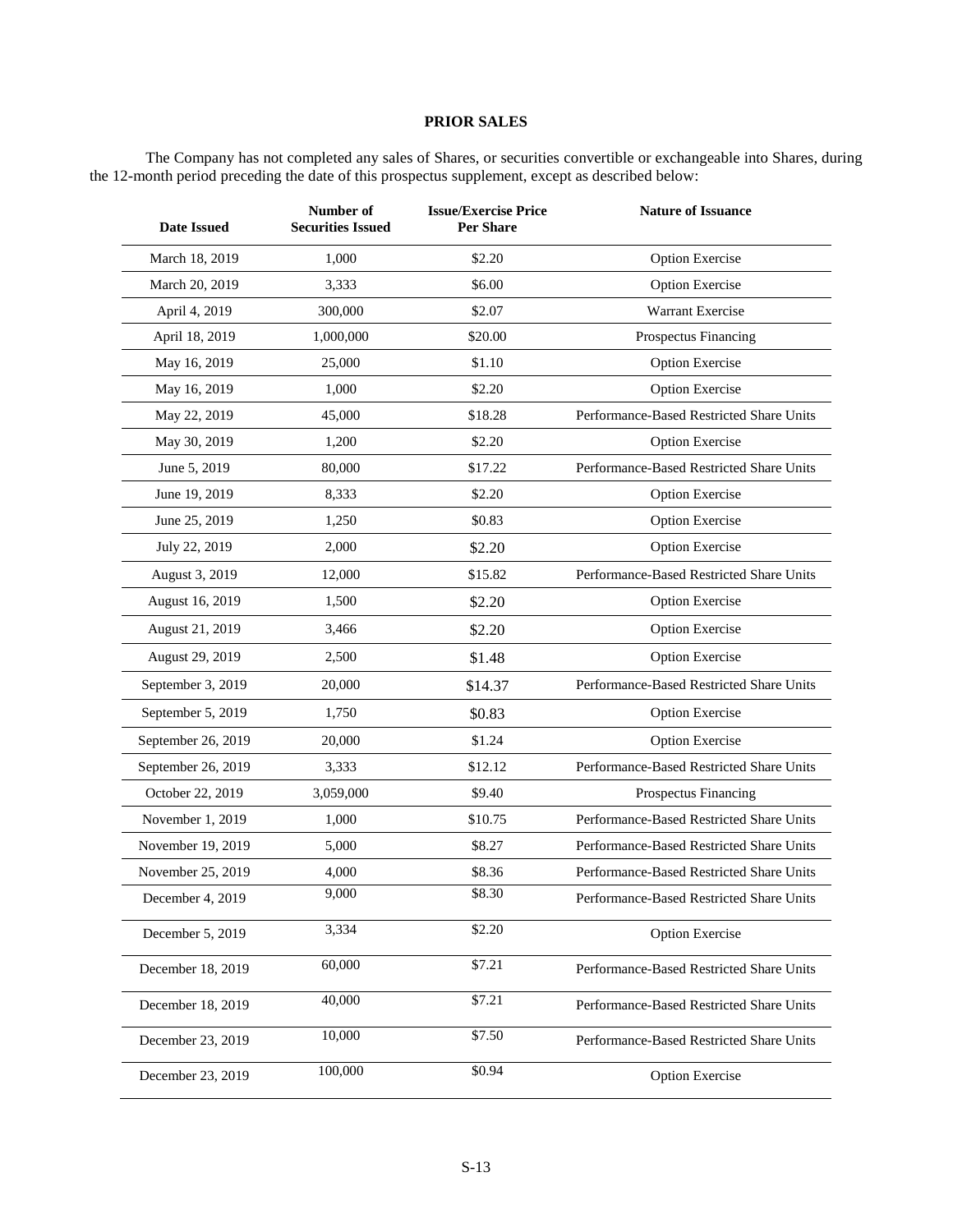#### **TRADING PRICE AND VOLUME**

<span id="page-13-0"></span>The following table sets forth the high and low prices and volumes for the Shares traded on the TSX and NASDAQ for the 12-month period prior to the date of this prospectus supplement.

|              | <b>TSX</b>                |       |            | <b>NASDAO</b> |        |            |  |
|--------------|---------------------------|-------|------------|---------------|--------|------------|--|
|              | High                      | Low   |            | High          | Low    |            |  |
|              | $\left( \text{\$}\right)$ | $($)$ | Volume     | (US\$)        | (US\$) | Volume     |  |
| 2019         |                           |       |            |               |        |            |  |
|              | 24.25                     | 13.84 | 68.303.780 | 18.10         | 11.00  | 36,547,479 |  |
|              | 22.49                     | 13.12 | 51,739,537 | 16.91         | 9.81   | 47,195,116 |  |
|              | 19.30                     | 13.90 | 23,876,627 | 14.38         | 10.29  | 23,751,052 |  |
|              | 18.36                     | 14.24 | 10.647.496 | 13.86         | 10.81  | 12.789.803 |  |
|              | 15.83                     | 11.69 | 12,886,412 | 12.06         | 8.89   | 19,678,195 |  |
|              | 19.29                     | 13.36 | 12.172.867 | 14.60         | 10.05  | 20.245.852 |  |
|              | 16.48                     | 11.26 | 8.708.340  | 12.53         | 8.50   | 13,367,511 |  |
|              | 12.65                     | 8.54  | 13,813,436 | 9.49          | 6.50   | 20,669,980 |  |
| November     | 11.79                     | 7.50  | 17,605,217 | 8.90          | 5.70   | 23,584,419 |  |
| December     | 9.18                      | 7.13  | 8,578,044  | 6.93          | 5.40   | 13,146,185 |  |
| 2020         |                           |       |            |               |        |            |  |
|              | 8.75                      | 6.75  | 10,507,492 | 6.70          | 5.16   | 20,029,944 |  |
|              | 7.75                      | 5.10  | 10,866,330 | 5.82          | 3.85   | 17,241,051 |  |
| March $2-18$ | 5.93                      | 3.38  | 12,430,560 | 4.50          | 2.31   | 13,140,952 |  |

#### **RISK FACTORS**

<span id="page-13-1"></span>An investment in the Offered Shares is subject to a number of risks, including those set forth herein and in the Annual Information Form and the Annual MD&A, all of which are incorporated by reference herein. Prospective investors should carefully consider these risks, in addition to information contained in this prospectus supplement and the information incorporated by reference in the Prospectus, before purchasing Offered Shares. If any of these or other risks occur, the Company's business, prospects, financial condition, results of operations and cash flows could be materially and adversely impacted. In that case, the trading price of the Offered Shares could decline and investors could lose all or part of their investment in the Offered Shares. There is no assurance that any risk management steps taken will avoid future loss due to the occurrence of the below described risks or other unforeseen risks. Additional risks and uncertainties not currently known to the Company, or that are currently deemed immaterial, may also materially and adversely affect the Company's business prospects, financial condition, results of operations and/or cash flows.

#### **Risks Related to the Joint Venture**

### *Customer Credit Risk*

In light of the recent volatility in the cannabis sector generally, certain of the Joint Venture's wholesale customers may encounter financial difficulties that could result in the Joint Venture being unable to collect some or all of its accounts receivable from those customers. Accordingly, the Joint Venture is subject to credit risk in relation to its accounts receivable with its spot market and other wholesale customers. Disputes between the Joint Venture and its wholesale customers may arise in the future relating to the non-payment of accounts receivable and may escalate to litigation or other dispute resolution processes, which could be protracted, time consuming and expensive, and there can be no assurance that the Joint Venture will be successful in any such disputes. The foregoing could have a material adverse impact on the business, financial condition, results of operations and prospects of the Joint Venture, which could in turn have a material adverse effect on the Company's business, financial condition, results of operations and prospects.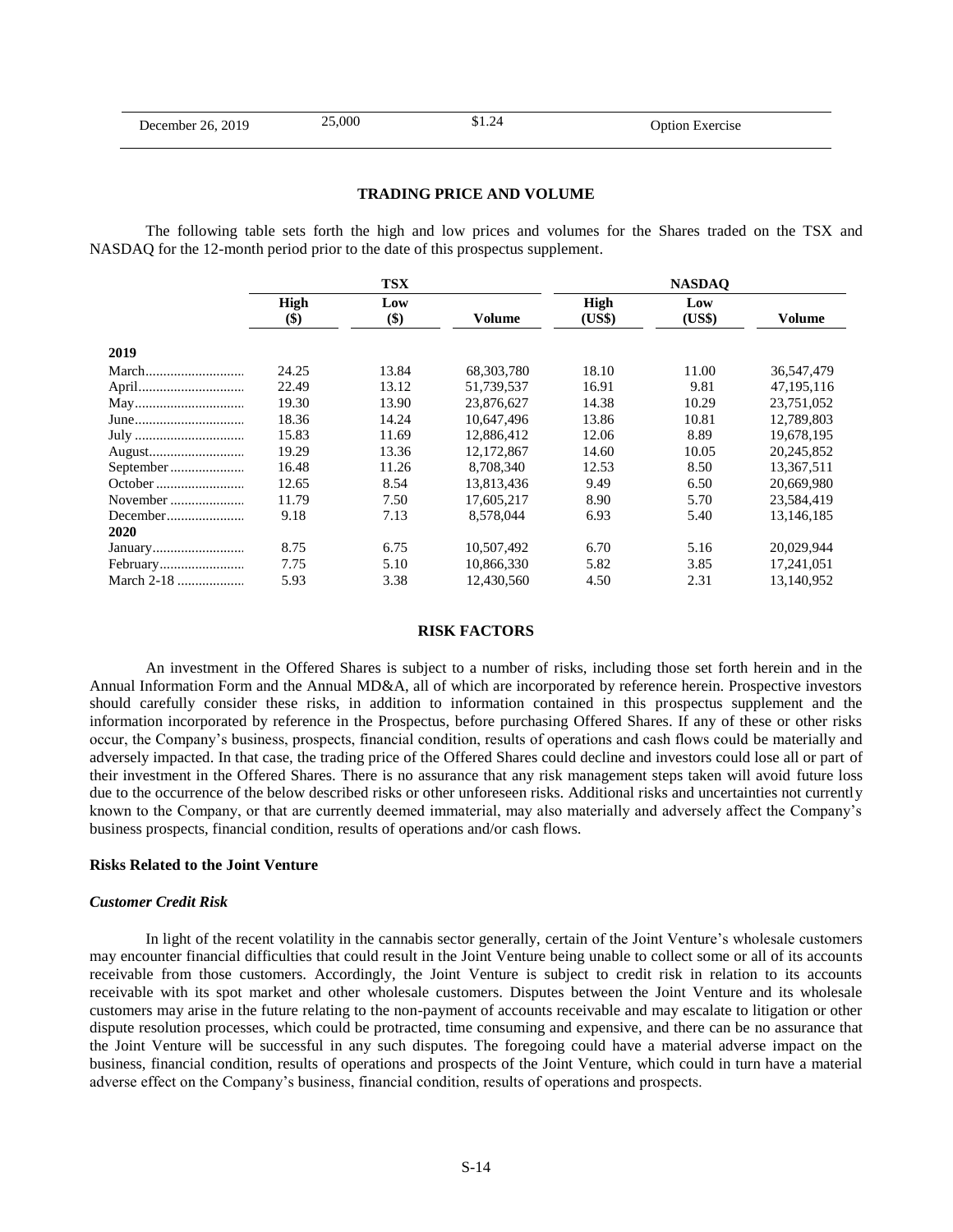#### **Risks Related to the Offering**

#### *Return on Investment is Not Guaranteed*

There can be no assurance regarding the amount of income to be generated by the Company. The Offered Shares are equity securities of the Company and are not fixed income securities. Unlike fixed income securities, there is no obligation of the Company to distribute to shareholders a fixed amount or any amount at all, or to return the initial purchase price of an Offered Share on any date in the future. The market value of the Shares may deteriorate if the Company is unable to generate sufficient positive returns, and that deterioration may be significant.

#### *Potential Volatility of Share Price*

The market price for Shares may be volatile and subject to wide fluctuations in response to numerous factors, many of which are beyond the Company's control, including the following: (i) actual or anticipated fluctuations in the Company's quarterly results of operations; (ii) recommendations by securities research analysts; (iii) changes in the economic performance or market valuations of other issuers that investors deem comparable to the Company; (iv) addition or departure of the Company's executive officers and other key personnel; (v) release or expiration of lock-up or other transfer restrictions on outstanding Shares; (vi) sales or perceived sales of additional Shares; (vii) significant acquisitions or business combinations, strategic partnerships, joint ventures or capital commitments by or involving the Company or its competitors; and (viii) news reports relating to trends, concerns, technological or competitive developments, regulatory changes and other related issues in the Company's industries or target markets.

Financial markets have recently experienced significant price and volume fluctuations that have particularly affected the market prices of equity securities of public entities and that have, in many cases, been unrelated to the operating performance, underlying asset values or prospects of such entities. Accordingly, the market price of the Shares may decline even if the Company's operating results, underlying asset values or prospects have not changed. Additionally, these factors, as well as other related factors, may cause decreases in asset values that are deemed to be other than temporary, which may result in impairment losses. As well, certain institutional investors may base their investment decisions on consideration of the Company's environmental, governance and social practices and performance against such institutions' respective investment guidelines and criteria, and failure to satisfy such criteria may result in limited or no investment in the Shares by those institutions, which could materially adversely affect the trading price of the Shares. There can be no assurance that continuing fluctuations in price and volume will not occur. If such increased levels of volatility and market turmoil continue for a protracted period of time, the Company's operations and the trading price of the Shares may be materially adversely affected.

## *Dilution*

The number of Shares that the Company is authorized to issue is unlimited. The Company may, in its sole discretion, issue additional Shares from time to time subject to the rules of any applicable stock exchange on which the Shares are then listed and applicable securities law. The issuance of any additional Shares may have a dilutive effect on the interests of holders of Offered Shares. To the extent that any of the net proceeds of the Offering remain un-invested pending their use, or are used to pay down existing indebtedness with a low interest rate, the Offering may result in substantial dilution on a per Share basis to the Company's net income and certain other financial measures used by the Company.

#### *Market Discount*

The price of the Shares will fluctuate with market conditions and other factors. If a holder of Offered Shares sells its Offered Shares, the price received may be more or less than the original investment. The Shares may trade at a discount from their book value. The Offered Shares may trade at a price that is less than the Offering Price. This risk may be greater for investors who sell their Offered Shares relatively shortly after closing of the Offering.

#### *Use of Proceeds*

The Company intends to use the net proceeds from the Offering as described under "Use of Proceeds". However, management will have discretion in the actual application of the proceeds, and may elect to allocate proceeds differently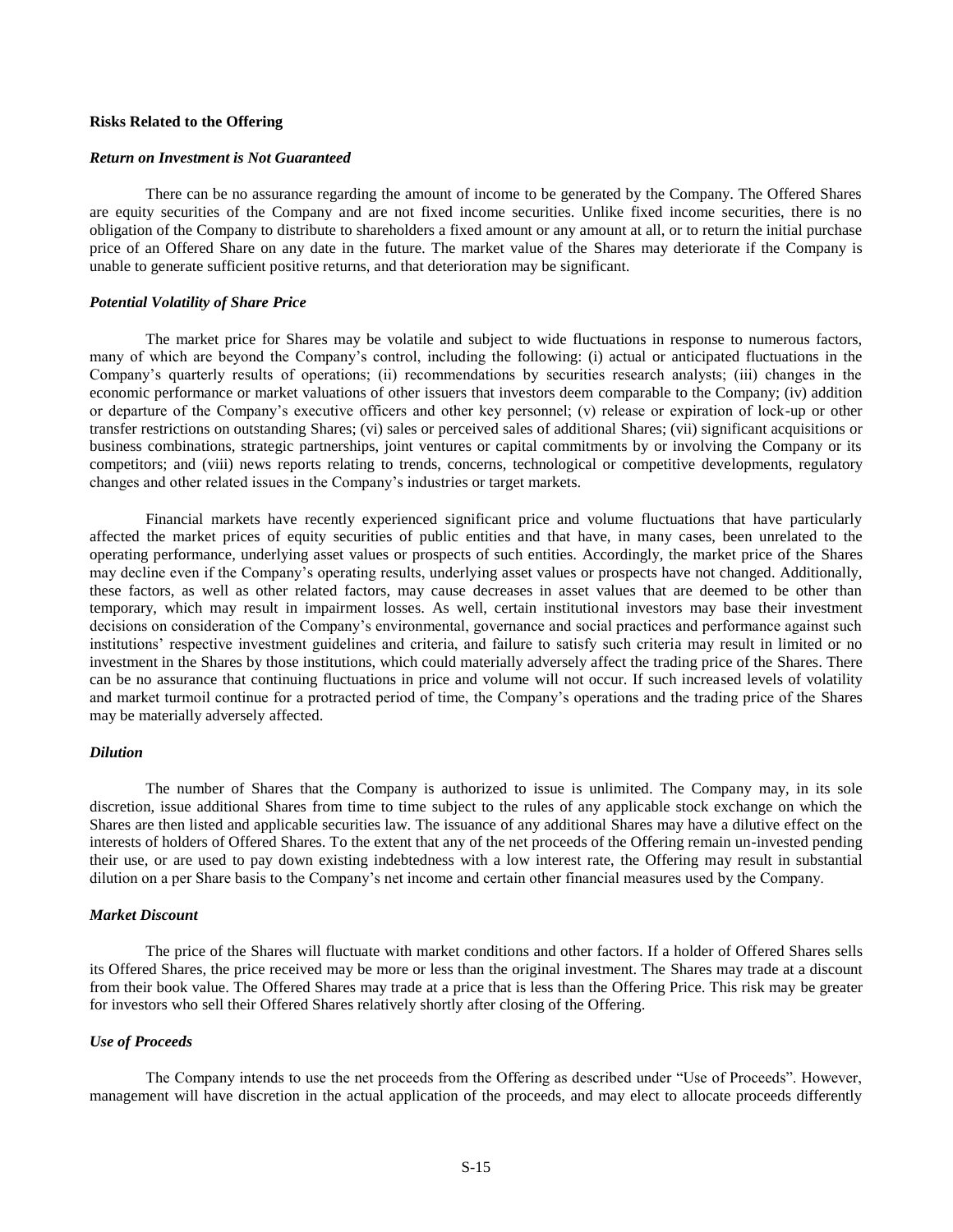<span id="page-15-3"></span>from that described under "Use of Proceeds" if it believes that it would be in the best interests of the Company to do so or if circumstances change. The failure by management to apply these funds effectively could have a material adverse effect on the business of the Company.

#### *Negative Cash Flow from Operations*

The Company had negative cash flow from operating activities for the fiscal year ended December 31, 2018. The Company's cash flow from operations may be affected in the future by expenditures incurred by the Company to continue to develop its cannabis and hemp businesses. To the extent the Company has negative cash flow from operating activities in future periods, the Company may use a portion of its general working capital to fund such negative cash flow.

#### **General Economic Risks**

#### *Global Coronavirus Pandemic*

In December 2019, a novel strain of coronavirus, COVID-19, was reported to have surfaced in Wuhan, China. On March 11, 2020, the World Health Organization declared this outbreak a global pandemic. Major health issues and pandemics, such as the coronavirus, may adversely affect trade, global and local economies and the trading prices of the Shares. Given the ongoing and dynamic nature of the circumstances, the extent to which the coronavirus will impact the Company's financial results and operations is uncertain. It is possible, however, that the Company's business operations and financial performance in 2020 and beyond may be materially adversely affected by this global pandemic.

# **LEGAL MATTERS**

<span id="page-15-0"></span>Certain legal matters in connection with the issue and sale of the Offered Shares offered by this prospectus supplement will be passed upon at the date of closing of the Offering on behalf of the Company by Torys LLP and on behalf of the Underwriter by Fasken Martineau DuMoulin LLP.

As of the date hereof, Torys LLP, as a group, and Fasken Martineau DuMoulin LLP, as a group, respectively beneficially own, directly or indirectly, less than 1% of the outstanding securities of the Company.

# **AUDITOR, TRANSFER AGENT AND REGISTRAR**

<span id="page-15-1"></span>PricewaterhouseCoopers LLP are the auditors of the Company and have confirmed that they are independent within the meaning of the Chartered Professional Accountants of British Columbia Code of Professional Conduct and the Public Company Accounting Oversight Board auditing and independence standards and the securities laws and regulations administered by the SEC. The consolidated financial statements of the Company as at and for the years ended December 31, 2018 and 2017 incorporated by reference in this prospectus supplement have been so incorporated in reliance on the audit report of PricewaterhouseCoopers LLP on the authority of such firm as experts in auditing and accounting.

The transfer agent and registrar for the Shares is Computershare Investor Services Inc. at its principal offices in Vancouver, British Columbia or Toronto, Ontario.

# **AGENT FOR SERVICE OF PROCESS**

<span id="page-15-2"></span>Michael A. DeGiglio, John P. Henry, David Holewinski, Stephen C. Ruffini and Dr. Roberta Cook (the "**Non-Resident Persons**") are each directors and/or officers of the Company who reside outside of Canada. Each of the Non-Resident Persons has appointed the Company as their agent for service of process. The Company's address for service of process is 4700-80<sup>th</sup> Street, Delta, British Columbia, Canada, V4K 3N3.

Purchasers are advised that it may not be possible for investors to enforce judgments obtained in Canada against any person or company that is incorporated, continued or otherwise organized under the laws of a foreign jurisdiction or resides outside of Canada, even if the party has appointed an agent for service of process.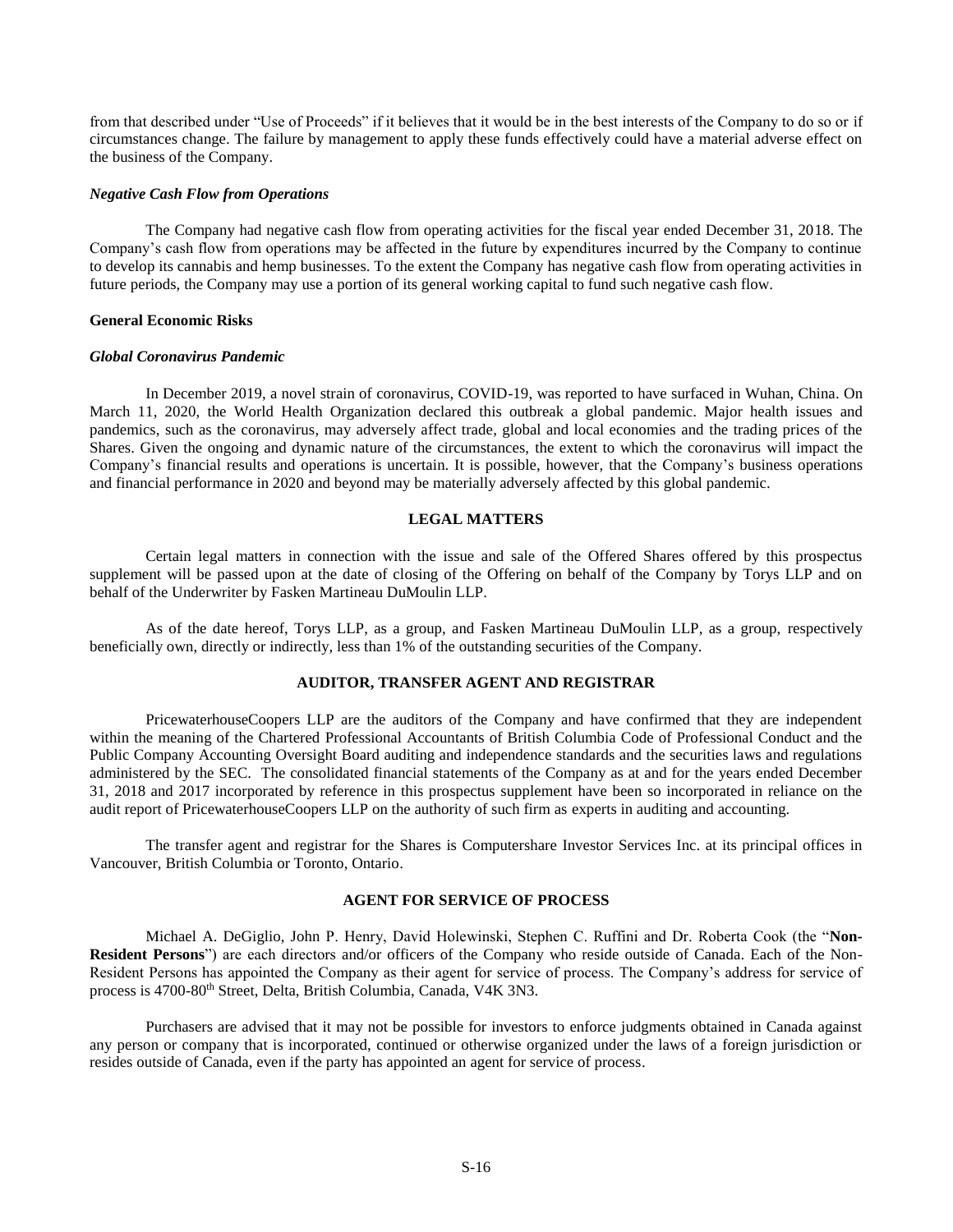## **STATUTORY RIGHTS OF WITHDRAWAL AND RESCISSION**

Securities legislation in certain of the provinces of Canada provides purchasers with the right to withdraw from an agreement to purchase securities. This right may be exercised within two business days after receipt or deemed receipt of a prospectus and any amendment. In several of the provinces, the securities legislation further provides a purchaser with remedies for rescission or, in some jurisdictions, revision of the price or damages if the prospectus and any amendment thereto contains a misrepresentation or is not delivered to the purchaser, provided that the remedies for rescission, revision of the price or damages are exercised by the purchaser within the time limit prescribed by the securities legislation of the purchaser's province. The purchaser should refer to any applicable provisions of the securities legislation of the purchaser's province for the particulars of these rights or consult with a legal adviser.

# **ENFORCEABILITY OF CIVIL LIABILITIES**

<span id="page-16-0"></span>The Company is a corporation incorporated under and governed by the CBCA. A number of the Company's directors and officers and the experts named in this prospectus supplement reside principally in Canada, and certain of the assets of the Company and these persons are located outside the United States. In addition, the Underwriter is not resident in the United States. The Company has appointed an agent for service of process in the United States, but it may be difficult for investors who reside in the United States to effect service of process upon these persons in the United States, or to enforce a United States court judgment predicated upon the civil liability provisions of the United States federal securities laws against the Company or any of these persons. There is substantial doubt whether an action could be brought in Canada in the first instance predicated solely upon United States federal securities laws.

The Company filed with the SEC, concurrently with the initial filing of the Company's Registration Statement, an appointment of agent for service of process on Form F-X. Under the Form F-X, the Company appointed CT Corporation as the Company's agent for service of process in the United States in connection with any investigation or administrative proceeding conducted by the SEC and any civil suit or action brought against or involving the Company in a United States court arising out of or related to or concerning the offering of the Offered Shares under this prospectus supplement.

# **DOCUMENTS FILED AS PART OF THE REGISTRATION STATEMENT**

<span id="page-16-1"></span>The following documents have been or will be filed with the SEC as part of the Registration Statement: (a) the documents listed under the heading "Documents Incorporated by Reference"; (b) powers of attorney from the Company's directors or officers, as applicable; (c) the consent of PricewaterhouseCoopers LLP; (d) Torys LLP; (e) the consent of Fasken Martineau DuMoulin LLP; and (f) the Underwriting Agreement. Concurrently with the initial filing of the Registration Statement, the Company separately filed a Form F-X with the SEC. See "Enforceability of Civil Liabilities".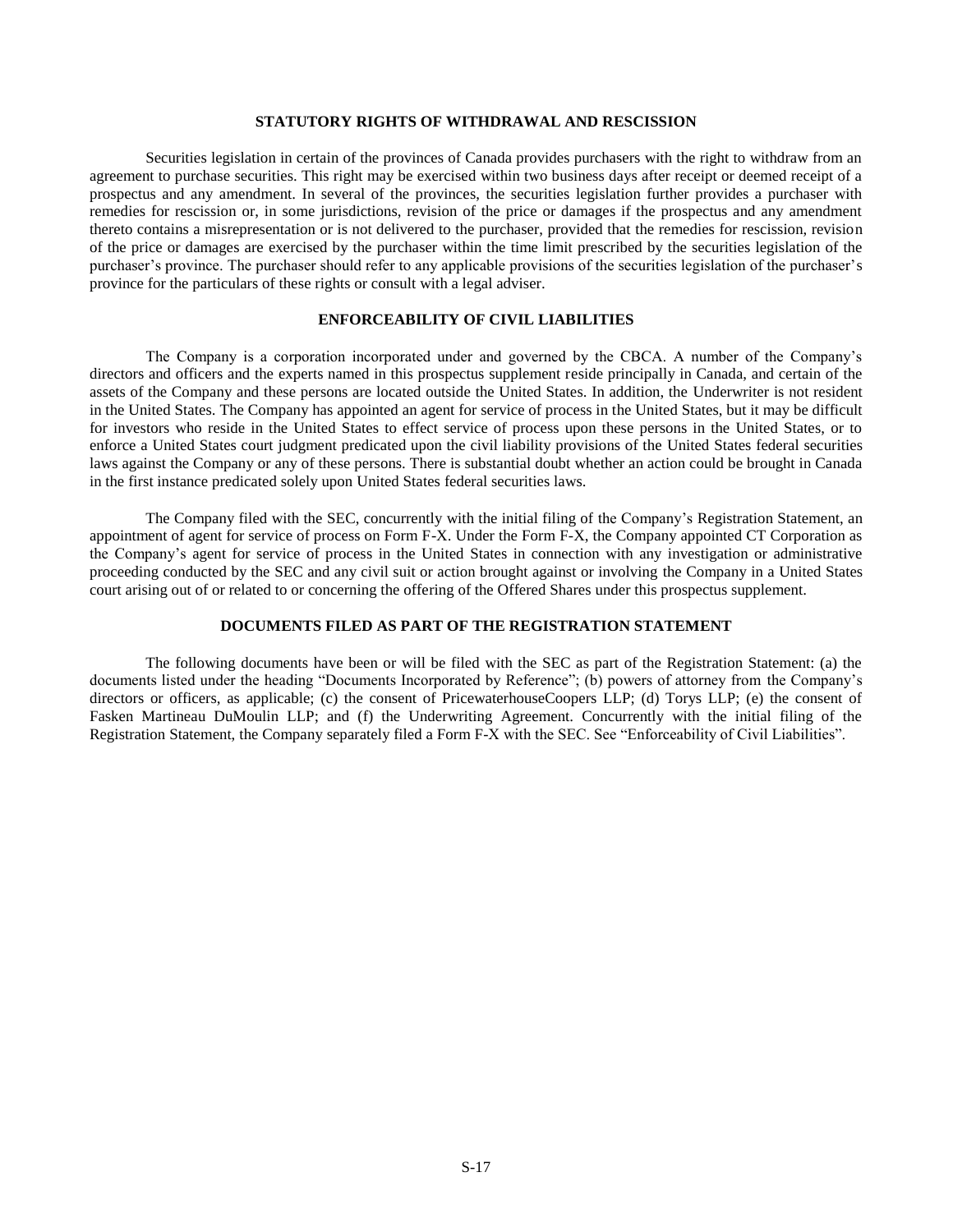# **CERTIFICATE OF THE COMPANY**

<span id="page-17-0"></span>Dated: March 19, 2020

The short form prospectus, together with the documents incorporated herein by reference, as supplemented by the foregoing, constitutes full, true and plain disclosure of all material facts relating to the securities offered by the short form prospectus and this prospectus supplement as required by the securities legislation of each of the provinces of Canada, except Quebec.

> (Signed) Michael A. DeGiglio (Signed) Stephen C. Ruffini Chief Executive Officer

On behalf of the Board of Directors

(Signed) David Holewinski (Signed) Christopher C. Woodward Director Director